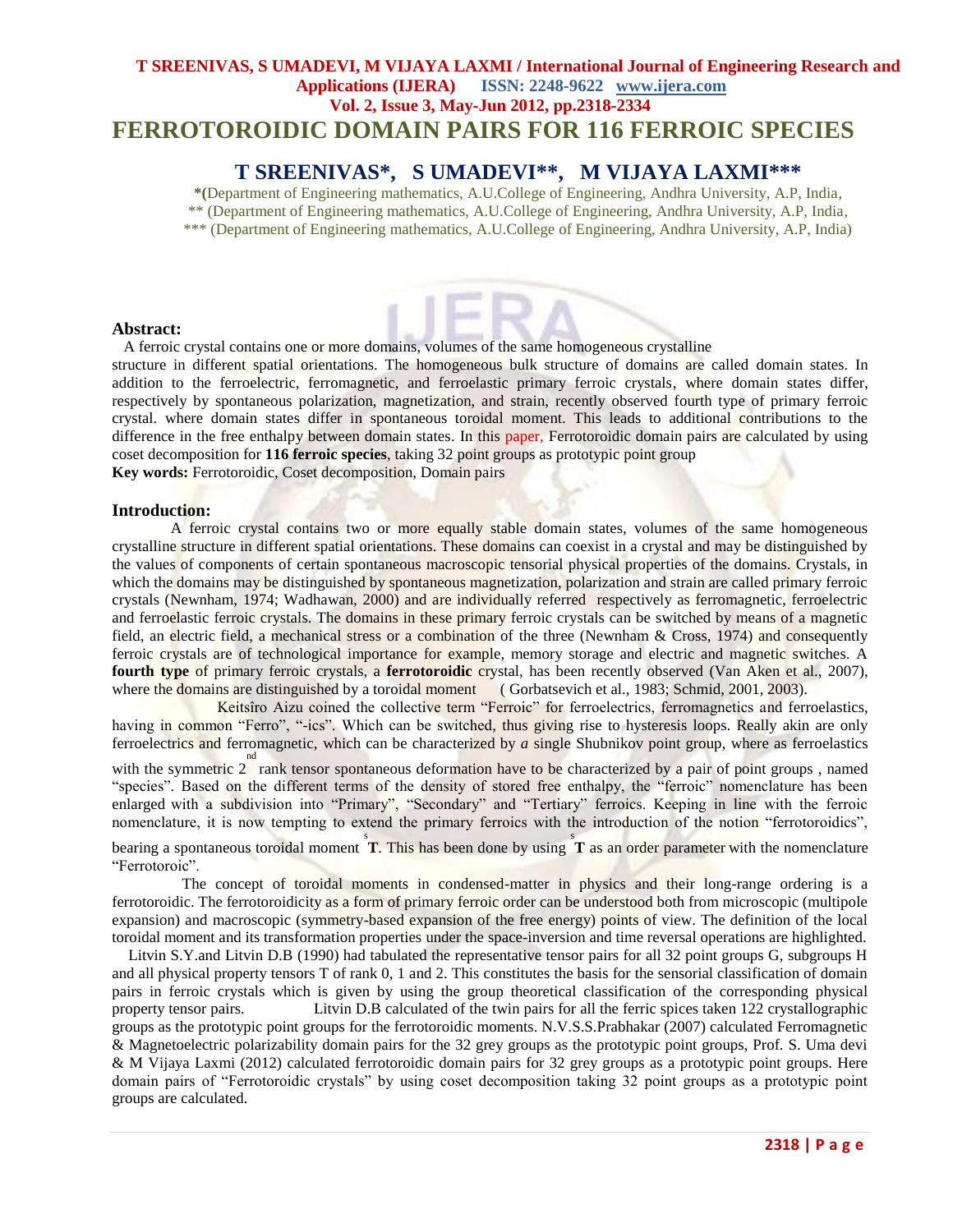### **T SREENIVAS, S UMADEVI, M VIJAYA LAXMI / International Journal of Engineering Research and Applications (IJERA) ISSN: 2248-9622 www.ijera.com Vol. 2, Issue 3, May-Jun 2012, pp.2318-2334**

#### **COSET DECOMPOSITION:**

 Let H be a subgroup of a group G then the left (right) cosets of H in G provide a decomposition of G as a sum of mutually disjoint left (right) cosets,

mutually disjoint left (right) cosets,<br>i.e.  $G = a H + a H + ... + a H + ...$  *where*  $a \in G$ ; i=1,2,3, *mann*. This is known as coset decomposition of G with

respect to H. The arbitrary element  $a_i$  of each left-coset is called a representative of coset.

#### **REPRESENTATIVEDOMAINPAIRS** Two

domain states *s* and *s* form a domain pair  $(s, s)$  if  $S_i = g_{ij}S_j$  and  $S_i = g_{ij}S_j$  where  $g_{ij}$  is element of G. Two domain

states that have different spontaneous toroidic vector are denoted as a ferrotoroidic domain pairs. A domain pair  $(s, s)$ 

is called a non ferrotoroidic domain pair if the two domain states have identical spontaneous toroidic vector (Janovec, 1972). Here we calculated domain pairs of "Ferrotoroidic crystals" by using coset decomposition taking 32 groups as prototypic point group.

#### **FERROTOROIDIC DOMAIN PAIRS FOR FERROIC SPECIES 4/mmm F m**

Consider the Ferroic species **4/mmm F m.** Where 4/mmm is a prototypic point group and **m** is a ferroic point group. The number of distinct domain pairs are 4. The coset decomposition of **4/mmm** with respect to the group Consider the Ferroic species 4/mmm F m. Where 4/mmm is a prototypic point group and m is a ferroic point<br>group. The number of distinct domain pairs are 4. The coset decomposition of 4/mmm with respect to the group m is<br>gi given by

$$
G = 4/mmm = E(E, \sigma_z) + C_{4z}^+(E, \sigma_z) + C_{4z}^-(E, \sigma_z) + I(E, \sigma_z) + C_{2a}(E, \sigma_z) + C_{2b}(E, \sigma_z) + \sigma_x(E, \sigma_z) + \sigma_x(E, \sigma_z).
$$

 The coset elements are E,  $C_{4z}^{\dagger}$ ,  $C_{4z}^{\dagger}$ , I,  $C_{2a}$ ,  $C_{2b}$ ,  $\sigma_x$ ,  $\sigma_y$ , the components of axial vector is represented by  $(T_1, T_2, T_3)$ .

coset elements are  $E, C_{4z}^+, C_{4z}^-, I, C_{2a}, C_{2b}, \sigma_x, \sigma_y$ , the components of axial vector is represented by  $(T_1, T_2, T_3)$ .<br>Let two domain states  $S_i$  and  $S_j$ . Form a domain pairs  $(s_i, s_j)$  if  $S_j = g_j S_j$  and  $S_i = g_j S_j$ , wher the components of axial vector<br>  $i^s j$  if  $S_j = g_j S_j$  and  $S_i = g_j S_j$ <br>  $i^s j$  if  $i^s i$ *S*  $\frac{4z^4}{i}$ ,  $C_{4z}$ <br>*i* and S<sub>*j*</sub> *ij*

for example 2: 
$$
\sigma_y = I\sigma_x = (-T_1, -T_2, 0)(-T_1, T_2, 0) = (T_1, -T_2, 0)
$$
  
 $\sigma_x = I\sigma_y = (-T_1, -T_2, 0)(T_1, -T_2, 0) = (-T_1, T_2, 0)$ 

Hence  $(\sigma_x, \sigma_y)$  forms domain pairs. i.e.  $(-T_1, T_2, 0)(T_1, -T_2, 0)$ . Similarly the remaining domain pairs of G = **4/mmm F m** are in **Table 1.1**

| Table 1.1              |                                   |
|------------------------|-----------------------------------|
| <b>Domain pairs</b>    | <b>Tensor Representatives</b>     |
| (E, I)                 | $(T_1, T_2, 0)$ $(-T_1, -T_2, 0)$ |
| $(c_{4z}^+, c_{4z}^-)$ | $(-T_2, T_1, 0)$ $(T_2, -T_1, 0)$ |
| $(C_{2a}, C_{2b})$     | $(T_2, T_1, 0)$ $(-T_2, -T_1, 0)$ |
| $(\sigma_x, \sigma_y)$ | $(-T_1, T_2, 0)$ $(T_1, -T_2, 0)$ |

Similarly by taking the ferrotoroidic domain pairs for all 116 species are calculated using the above procedure. In **Table 1.2**, Domain pairs for all 116 ferrotoroidic species are given.

|        | Table 1.2     |                   |                   |                        |                                      |  |  |  |  |
|--------|---------------|-------------------|-------------------|------------------------|--------------------------------------|--|--|--|--|
| S. No. | <b>Groups</b> | <b>Sub-Groups</b> | Ferrotorodic      | <b>Cosect elements</b> | <b>Domain Paris</b>                  |  |  |  |  |
|        | <b>(G)</b>    | (H)               | (aV)              |                        |                                      |  |  |  |  |
|        |               |                   | $(T_1, T_2, T_3)$ | $E\,$                  | $(T_1, T_2, T_3)$ $(T_1, T_2, T_3)$  |  |  |  |  |
| 2      |               |                   | $(T_1, T_2, T_3)$ | (E,I)                  | $(T_1, T_2, T_3) (-T_1, -T_2, -T_3)$ |  |  |  |  |
|        |               |                   | $(T_1, T_2, T_3)$ | $(E, C_{2z})$          | $(T_1, T_2, T_3) (-T_1, -T_2, T_3)$  |  |  |  |  |
|        | m             |                   | $(T_1, T_2, T_3)$ | $(E,\sigma)$           | $(T_1, T_2, T_3)$ $(T_1, T_2, -T_3)$ |  |  |  |  |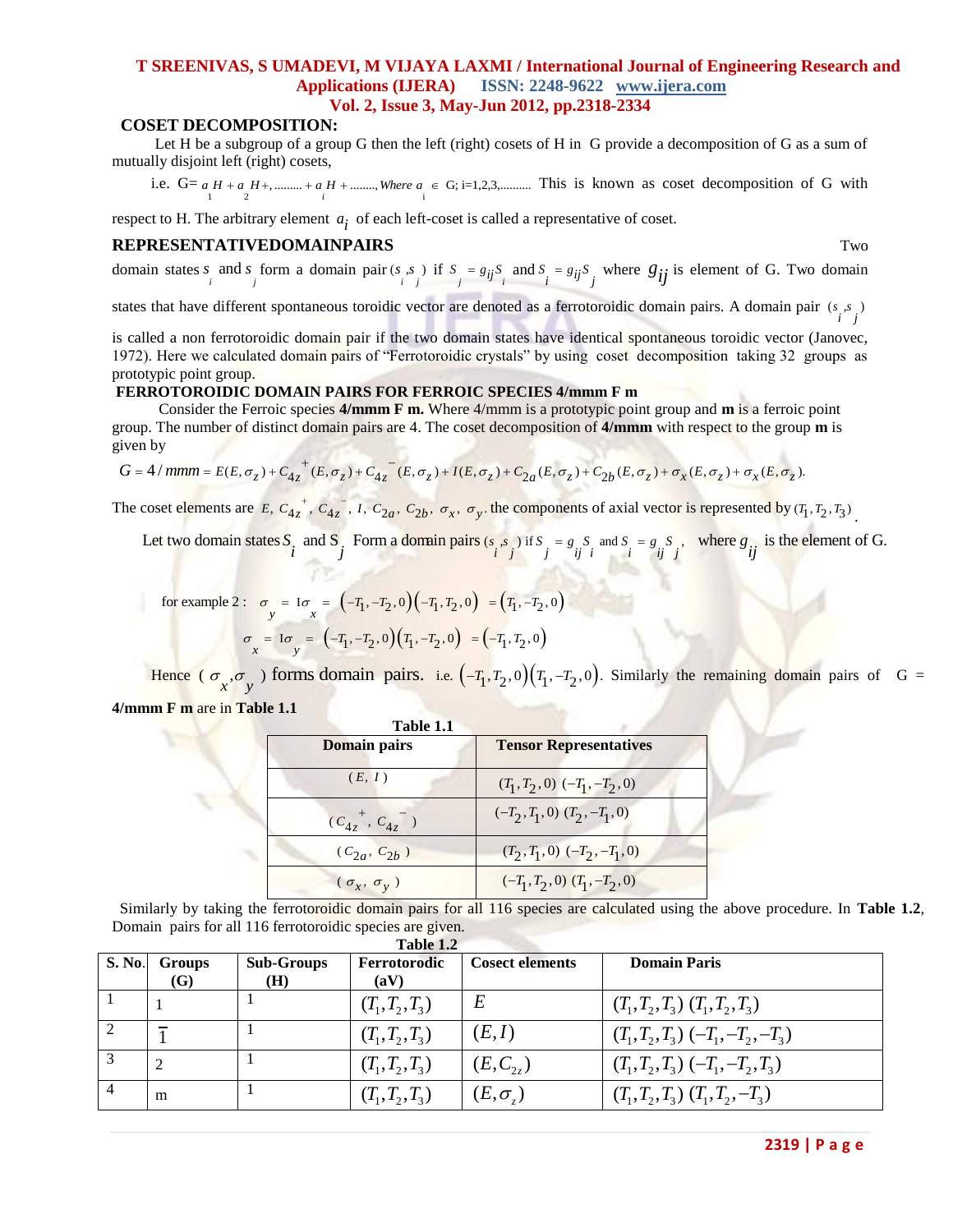|                | Vol. 2, Issue 3, May-Jun 2012, pp.2318-2334 |                |                   |                         |                                          |  |
|----------------|---------------------------------------------|----------------|-------------------|-------------------------|------------------------------------------|--|
| $\overline{5}$ |                                             |                | $(T_1, T_2, T_3)$ | (E, I),                 | $(T_1, T_2, T_3) (-T_1, -T_2, -T_3)$ .   |  |
|                | 2/m                                         |                |                   | $(C_{2z},\sigma_z)$     | $(-T_1, -T_2, T_3)$ $(T_1, T_2, -T_3)$   |  |
|                |                                             | $\overline{2}$ | $(0,0,T_3)$       | (E,I)                   | $(0,0,T_3)$ $(0,0,-T_3)$                 |  |
|                |                                             | m              | $(T_1, T_2, 0)$   | (E,I)                   | $(T_1, T_2, 0) (-T_1, -T_2, 0)$          |  |
| 6              |                                             | 1              | $(T_1, T_2, T_3)$ | $(E, C_{2z}),$          | $(T_1, T_2, T_3) (-T_1, T_2, -T_3)$ .    |  |
|                | 222                                         |                |                   | $(C_{2x}, C_{2y})$      | $(T_1, -T_2, -T_3)$ $(-T_1, -T_2, T_3)$  |  |
|                |                                             | $\overline{2}$ | $(0,0,T_3)$       | $(E, C_{2x})$           | $(0,0,T_3)$ $(0,0,-T_3)$                 |  |
| $\overline{7}$ | mm <sub>2</sub>                             | $\mathbf{1}$   | $(T_1, T_2, T_3)$ | $(E, \sigma_x),$        | $(T_1, T_2, T_3) (-T_1, T_2, T_3)$       |  |
|                |                                             |                |                   | $(C_{2z},\sigma_{y})$   | $(-T_1, -T_2, T_3)$ $(T_1, -T_2, T_3)$   |  |
|                |                                             | $\overline{2}$ | $(0,0,T_3)$       | $(E, \sigma_{\rm r})$   | $(0,0,T_3)$ $(0,0,T_3)$                  |  |
|                |                                             | m              | $(T_1, T_2, 0)$   | $(E,\sigma_{v})$        | $(T_1, T_2, 0)$ $(T_1, -T_2, 0)$         |  |
| 8              | mmm                                         | 1              | $(T_1, T_2, T_3)$ | (E, I),                 | $(T_1, T_2, T_3) (-T_1, -T_2, -T_3)$     |  |
|                |                                             |                |                   | $(C_{2x}, \sigma_x),$   | $(T_1, -T_2, -T_3)$ $(-T_1, T_2, T_3)$ . |  |
|                |                                             |                |                   | $(C_{2y}, \sigma_y),$   | $(-T_1, T_2, -T_3)$ $(T_1, -T_2, T_3)$ . |  |
|                |                                             |                |                   | $(C_{2z},\sigma_z)$     | $(-T_1, -T_2, T_3)$ $(T_1, T_2, -T_3)$   |  |
|                |                                             | $\overline{2}$ | $(0,0,T_3)$       | (E, I),                 | $(0,0,T_3)$ $(0,0,-T_3)$                 |  |
|                |                                             |                |                   | $(C_{2x},\sigma_{x})$   | $(0,0,T_3)$ $(0,0,-T_3)$                 |  |
|                |                                             | mm2            | $(0,0,T_3)$       | (E, I)                  | $(0,0,T_3)$ $(0,0,-T_3)$                 |  |
| 9              | $\overline{4}$                              | 1              | $(T_1, T_2, T_3)$ | $(E, C_{4z}^+),$        | $(T_1, T_2, T_3)$ $(-T_2, T_1, T_3)$ .   |  |
|                |                                             |                |                   | $(C_{4z}^-, C_{2z})$    | $(T_2, -T_1, T_3) (-T_1, -T_2, T_3)$     |  |
|                |                                             | $\overline{2}$ | $(0,0,T_3)$       | $(E, C_{4z}^+)$         | $(0,0,T_3)$ $(0,0,T_3)$                  |  |
| 10             | $\overline{4}$                              | $\mathbf{1}$   | $(T_1, T_2, T_3)$ | $(E, C_{3z}),$          | $(T_1, T_2, T_3)$ $(-T_1, -T_2, T_3)$ .  |  |
|                |                                             |                |                   | $(S_{4z}^-, S_{4z}^+)$  | $(T_2, -T_1, -T_3) (-T_2, T_1, -T_3)$    |  |
|                |                                             | $\overline{c}$ | $(0,0,T_3)$       | $(E, S_{4z}^{-})$       | $(0,0,T_3)$ $(0,0,-T_3)$                 |  |
| 11             | 4/m                                         | 1              | $(T_1, T_2, T_3)$ | (E, I),                 | $(T_1, T_2, T_3) (-T_1, -T_2, -T_3)$     |  |
|                |                                             |                |                   | $(C_{4z}^+, S_{4z}^-),$ | $(-T_2, T_1, T_3)$ $(T_2, -T_1, -T_3)$ . |  |
|                |                                             |                |                   | $(C_{4z}^-, S_{4z}^+),$ | $(T_2, -T_1, T_3) (-T_2, T_1, -T_3)$     |  |
|                |                                             |                |                   | $(C_{2z},\sigma_z)$     | $(-T_1, -T_2, T_3)$ $(T_1, T_2, -T_3)$   |  |
|                |                                             | 2              | $(0,0,T_3)$       | (E, I),                 | $(0,0,T_3)$ $(0,0,-T_3)$ .               |  |
|                |                                             |                |                   | $(C_{4z}^-, C_{4z}^+)$  | $(0,0,T_3)$ $(0,0,T_3)$                  |  |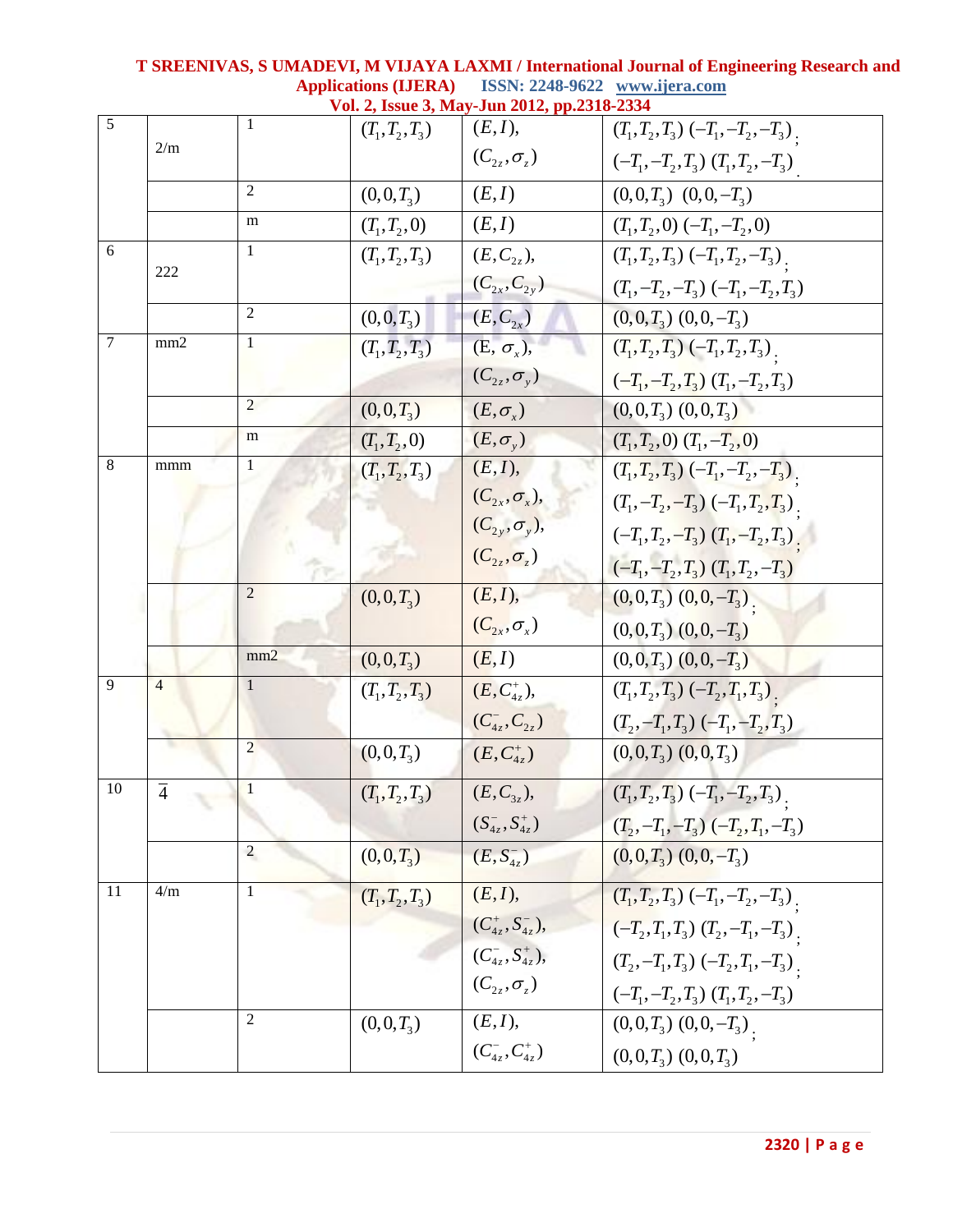|    |                  |                 |                   | Vol. 2, Issue 3, May-Jun 2012, pp.2318-2334 |                                           |
|----|------------------|-----------------|-------------------|---------------------------------------------|-------------------------------------------|
|    |                  | m               | $(T_1, T_2, 0)$   | (E, I),                                     | $(T_1, T_2, 0) (-T_1, -T_2, 0)$ .         |
|    |                  |                 |                   | $(C_{4z}^+, C_{4z}^-)$                      | $(-T_2,T_1,0)$ $(T_2,-T_1,0)$             |
|    |                  | 4               | $(0,0,T_3)$       | (E,I)                                       | $(0,0,T_3)$ $(0,0,-T_3)$                  |
| 12 | 422              | 1               | $(T_1, T_2, T_3)$ | $(E, C_{2x}),$                              | $(T_1, T_2, T_3)$ $(T_1, -T_2, -T_3)$ .   |
|    |                  |                 |                   | $(C_{4z}^+, C_{4z}^-),$                     | $(-T_2, T_1, T_3)$ $(T_2, -T_1, T_3)$     |
|    |                  |                 |                   | $(C_{2z}, C_{2y}),$                         | $(-T_1, T_2, -T_3)$ $(-T_1, -T_2, T_3)$ . |
|    |                  |                 |                   | $(C_{2a}, C_{2b})$                          | $(T_2, T_1, -T_3) (-T_2, -T_1, -T_3)$     |
|    |                  | $\overline{2}$  | $(0,0,T_3)$       | $(E, C_{2x}),$                              | $(0,0,T_3)$ $(0,0,-T_3)$                  |
|    |                  |                 |                   | $(C_{4z}^+, C_{2b})$                        | $(0,0,T_3)$ $(0,0,-T_3)$                  |
|    |                  | 4               | $(0,0,T_3)$       | $(E, C_{2x})$                               | $(0,0,T_3)$ $(0,0,-T_3)$                  |
| 13 | 4mm              | 1               | $(T_1, T_2, T_3)$ | $(E, C_{2z}),$                              | $(T_1, T_2, T_3) (-T_1, -T_2, T_3)$       |
|    |                  |                 |                   | $(C_{4z}^+, C_{4z}^-),$                     | $(-T_2, T_1, T_3)$ $(T_2, -T_1, T_3)$     |
|    |                  |                 |                   | $(\sigma_x, \sigma_y),$                     | $(-T_1, T_2, T_3)$ $(T_1, -T_2, T_3)$     |
|    |                  |                 |                   | $(\sigma_{da}, \sigma_{db})$                | $(-T_2, -T_1, T_3)$ $(T_2, T_1, T_3)$     |
|    |                  | $\overline{2}$  | $(0,0,T_3)$       | $(E, \sigma_x),$                            | $(0,0,T_3)$ $(0,0,T_3)$                   |
|    |                  |                 |                   | $(C_{4z}^*, \sigma_{da})$                   | $(0,0,T_3)$ $(0,0,T_3)$                   |
|    |                  | m               | $(T_1, T_2, 0)$   | $(E, \sigma_{v}),$                          | $(T_1, T_2, 0)$ $(T_1, -T_2, 0)$          |
|    |                  |                 |                   | $(C_{4z}^+, C_{4z}^-)$                      | $(-T_2, T_1, 0)$ $(T_2, -T_1, 0)$         |
|    |                  | mm <sub>2</sub> | $(0,0,T_3)$       | $(E, C_{4z}^+)$                             | $(0,0,T_3)$ $(0,0,-T_3)$                  |
|    |                  | $\overline{4}$  | $(0,0,T_3)$       | $(E, \sigma_{\rm r})$                       | $(0,0,T_3)$ $(0,0,-T_3)$                  |
| 14 | $\overline{4}2m$ | $\mathbf{1}$    | $(T_1, T_2, T_3)$ | $(E, C_{2z}),$                              | $(T_1, T_2, T_3) (-T_1, -T_2, T_3)$       |
|    |                  |                 |                   | $(S_{4z}^+, S_{4z}^-),$                     | $(-T_2,T_1,-T_3)$ $(T_2,-T_1,-T_3)$ .     |
|    |                  |                 |                   | $(\sigma_{_{da}}, \sigma_{_{db}}),$         | $(-T_2, -T_1, T_3)$ $(T_2, T_1, T_3)$ .   |
|    |                  |                 |                   | $(C_{2x}, C_{2y}),$                         | $(T_1, -T_2, -T_3) (-T_1, T_2, -T_3)$     |
|    |                  | 2               | $(0,0,T_3)$       | $(E, C_{2x}),$                              | $(0,0,T_3)$ $(0,0,-T_3)$ .                |
|    |                  |                 |                   | $(S_{4z}^*, \sigma_{da})$                   | $(0,0,T_3)$ $(0,0,-T_3)$                  |
|    |                  | m               | $(T_1, T_2, 0)$   | $(E, C_{2z}),$                              | $(T_1, T_2, 0) (-T_1, -T_2, 0)$           |
|    |                  |                 |                   | $(S_{4z}^+, S_{4z}^-)$                      | $(-T_2, T_1, 0)$ $(T_2, -T_1, 0)$         |
|    |                  | mm2             | $(0,0,T_3)$       | $(E, C_{2x})$                               | $(0,0,T_3)$ $(0,0,-T_3)$                  |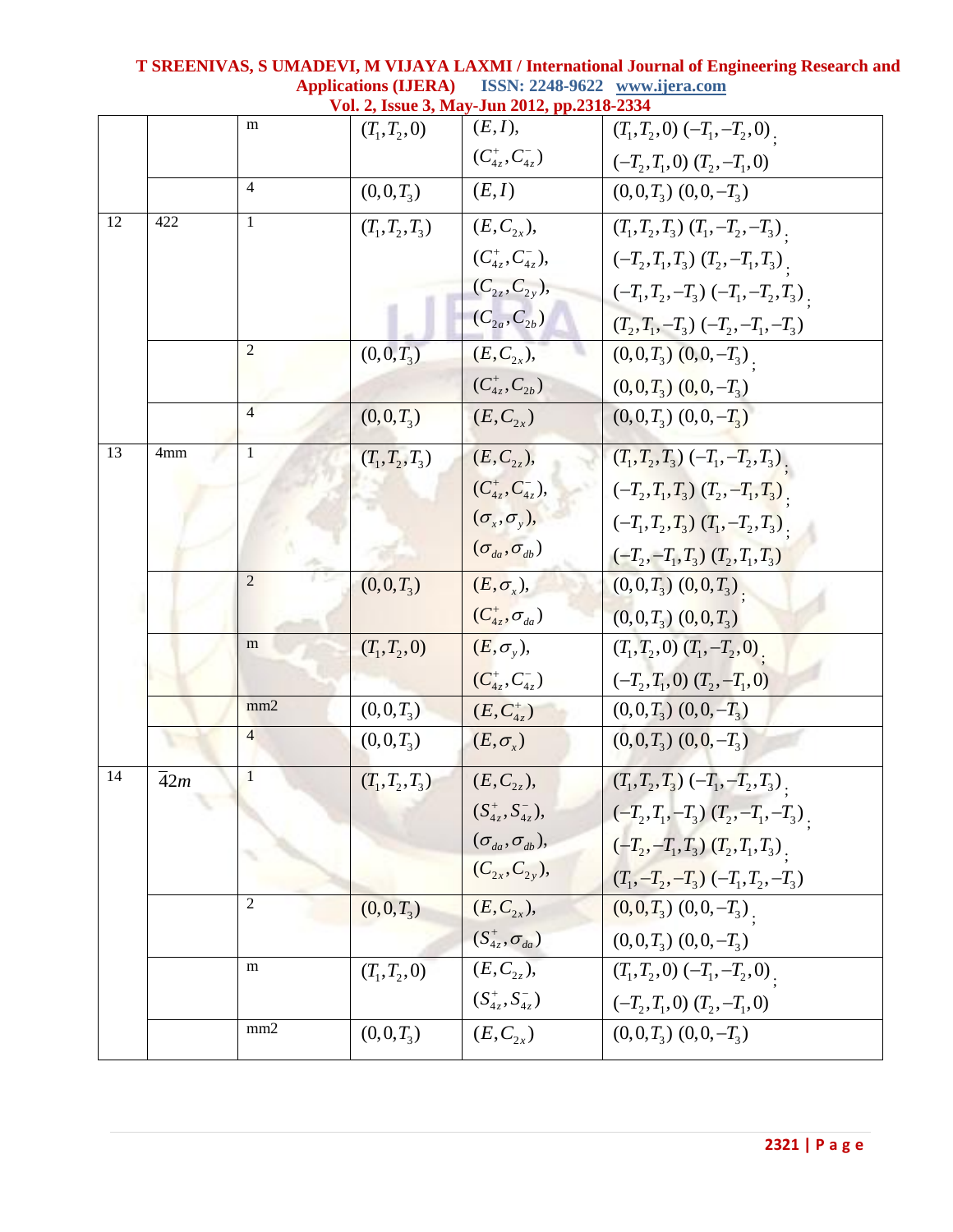|    |                |                  |                   | Vol. 2, Issue 3, May-Jun 2012, pp.2318-2334          |                                                         |
|----|----------------|------------------|-------------------|------------------------------------------------------|---------------------------------------------------------|
| 15 | 4/mmm          | 1                | $(T_1, T_2, T_3)$ | (E, I),                                              | $(T_1, T_2, T_3) (-T_1, -T_2, -T_3)$                    |
|    |                |                  |                   | $(C_{4z}^+, S_{4z}^-),$                              | $(-T_2, T_1, T_3)$ $(T_2, -T_1, -T_3)$ .                |
|    |                |                  |                   | $(C_{4z}^-, S_{4z}^+),$                              | $(T_2, -T_1, T_3) (-T_2, T_1, -T_3)$ .                  |
|    |                |                  |                   | $(C_{2x}, \sigma_x),$                                | $(T_1, -T_2, -T_3) (-T_1, T_2, T_3)$ .                  |
|    |                |                  |                   | $(C_{2y}, \sigma_y),$                                | $(-T_1, T_2, -T_3)$ $(T_1, -T_2, T_3)$ .                |
|    |                |                  |                   | $(C_{2z}, \sigma_z),$                                | $(-T_1, -T_2, T_3)$ $(T_1, T_2, -T_3)$ .                |
|    |                |                  |                   | $(C_{2a}, \sigma_{da})$ ,<br>$(C_{2b}, \sigma_{db})$ | $(T_2, T_1, -T_3) (-T_2, -T_1, T_3)$                    |
|    |                |                  |                   |                                                      | $(-T_2, -T_1, -T_3)$ $(T_2, T_1, T_3)$                  |
|    |                | $\mathfrak{2}$   | $(0,0,T_3)$       | (E, I),                                              | $(0,0,T_3)$ $(0,0,-T_3)$                                |
|    |                |                  |                   | $(C_{4z}^+, S_{4z}^+),$                              | $(0,0,T_3)$ $(0,0,-T_3)$                                |
|    |                |                  |                   | $(\sigma_{da}, C_{2a}),$                             | $(0,0,T_3)$ $(0,0,-T_3)$                                |
|    |                |                  |                   | $(\sigma_{\rm x}, C_{\rm 2x})$                       | $(0,0,T_3)$ $(0,0,-T_3)$                                |
|    |                | m                | $(T_1, T_2, 0)$   | (E, I),                                              | $(T_1, T_2, 0)$ $(-T_1, -T_2, 0)$ .                     |
|    |                |                  |                   | $(C_{4z}^+, C_{4z}^-),$                              | $(-T_2, T_1, 0)$ $(T_2, -T_1, 0)$ .                     |
|    |                |                  |                   | $(C_{2a}, C_{2b})$ ,                                 | $(T_2, T_1, 0) (-T_2, -T_1, 0)$ .                       |
|    |                |                  |                   | $(\sigma_{x}, \sigma_{y})$                           | $(-T_1, T_2, 0)$ $(T_1, -T_2, 0)$ .                     |
|    |                | mm2              | $(0,0,T_3)$       | (E, I),                                              | $(0,0,T_3)$ $(0,0,-T_3)$ .                              |
|    |                |                  |                   | $(C_{4z}^+, C_{2a})$                                 | $(0,0,T_3)$ $(0,0,-T_3)$                                |
|    |                | $\overline{4}$   | $(0,0,T_3)$       | (E, I),                                              | $(0,0,T_3)$ $(0,0,-T_3)$ .                              |
|    |                |                  |                   | $(\sigma_x, C_{2x})$                                 | $(0,0,T_3)$ $(0,0,-T_3)$                                |
|    |                | 4mm              | $(0,0,T_3)$       | (E,I)                                                | $(0,0,T_3)$ $(0,0,-T_3)$                                |
| 16 | $\overline{3}$ | 1                | $(T_1, T_2, T_3)$ | $(C_3^+, C_3^-)$                                     | $(-T_2, T_1 - T_2, T_3)$ $(-T_1 + T_2, -T_1, T_3)$      |
| 17 | $\overline{3}$ | $\mathbf{1}$     | $(T_1, T_2, T_3)$ | $(E, I)$ ,                                           | $(T_1, T_2, T_3)$ $(-T_1, -T_2, -T_3)$ .                |
|    |                |                  |                   | $(C_3^+, S_6^-),$                                    | $\overline{(-T_2,T_1-T_2,T_3)}$ $(T_2,-T_1+T_2,-T_3)$ . |
|    |                |                  |                   | $(C_3^-, S_6^+)$                                     | $(-T_1+T_2,-T_1,T_3)$ $(T_1-T_2,T_1,-T_3)$              |
|    |                | 3                | $(0,0,T_3)$       | (E,I)                                                | $(0,0,T_3)$ $(0,0,-T_3)$                                |
| 18 | 32             | $\mathbf{1}$     | $(T_1, T_2, T_3)$ | $(E, C'_{21}),$                                      | $(T_1, T_2, T_3) (-T_1 + T_2, T_2, -T_3)$               |
|    |                |                  |                   | $(C'_{22}, C^{\dagger}_3),$                          | $(T_1, T_1 - T_2, -T_3) (-T_2, T_1 - T_2, T_3)$         |
|    |                |                  |                   | $(C_3^-, C_{23}')$                                   | $(-T_1+T_2,-T_1,T_3)$ $(-T_2,-T_1,-T_3)$                |
|    |                | $\boldsymbol{2}$ | $(0,0,T_3)$       | $(C_3^+, C_3^-)$                                     | $(0,0,T_3)$ $(0,0,-T_3)$                                |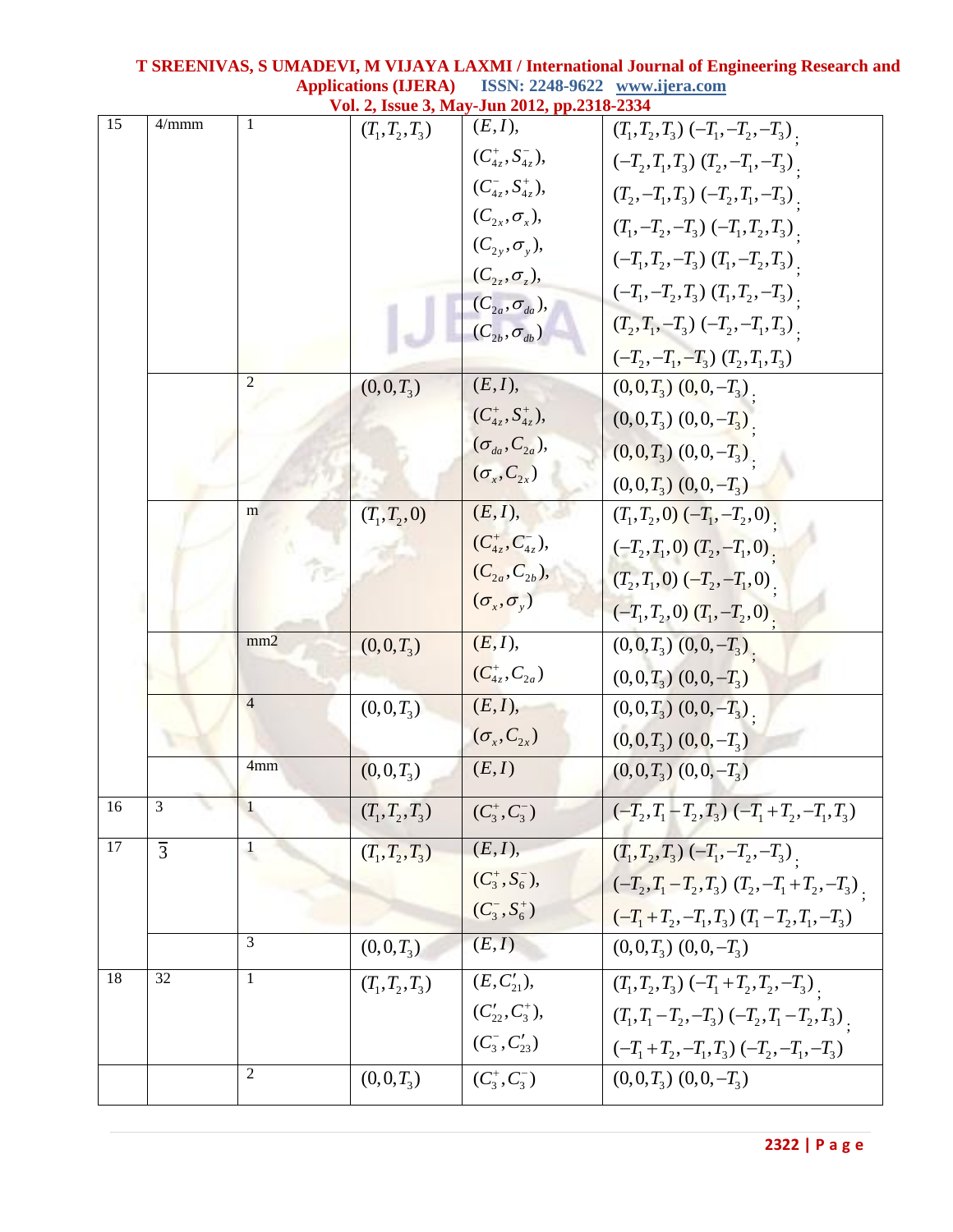|    |                 |                |                   | Vol. 2, Issue 3, May-Jun 2012, pp.2318-2334 |                                                       |
|----|-----------------|----------------|-------------------|---------------------------------------------|-------------------------------------------------------|
|    |                 | 3              | $(0,0,T_3)$       | $(E, C'_{21})$                              | $(0,0,T_3)$ $(0,0,-T_3)$                              |
| 19 | 3m              | 1              | $(T_1, T_2, T_3)$ | $(E, \sigma_{d1}),$                         | $(T_1, T_2, T_3)$ $(T_1 - T_2, -T_2, T_3)$            |
|    |                 |                |                   | $(C_3^+, C_3^-),$                           | $(-T_2, T_1 - T_2, T_3)$ $(-T_1 + T_2, -T_1 - T_3)$ . |
|    |                 |                |                   | $(\sigma_{d2}, \sigma_{d3})$                | $(-T_1, -T_1+T_2, T_3)$ $(T_2, T_1, T_3)$             |
|    |                 | m              | $(T_1, T_2, 0)$   | $(C_3^+, C_3^-)$                            | $(-T_2, T_1 - T_2, 0)$ $(-T_1 + T_2, -T_1, 0)$        |
|    |                 | 3              | $(0,0,T_3)$       | $(E, \sigma_{d1})$                          | $(0,0,T_3)$ $(0,0,-T_3)$                              |
| 20 | $\overline{3}m$ | $\mathbf{1}$   | $(T_1, T_2, T_3)$ | (E, I),                                     | $(T_1, T_2, T_3)$ $(-T_1, -T_2, -T_3)$ .              |
|    |                 |                |                   | $(C_3^+, S_6^-),$                           | $(-T_2, T_1 - T_2, T_3)$ $(T_2, -T_1 + T_2, -T_3)$ .  |
|    |                 |                |                   | $(C_3^-, S_6^+),$                           | $(-T_1+T_2,-T_1,T_3)$ $(T_1-T_2,T_1,-T_3)$            |
|    |                 |                |                   | $(C'_{21}, \sigma_{d1}),$                   | $(-T_1+T_2,T_2,-T_3)$ $(T_1-T_2,-T_2,T_3)$ .          |
|    |                 |                |                   | $(C'_{22}, \sigma_{d2}),$                   | $(T_1, T_1 - T_2, -T_3) (-T_1, -T_1 + T_2, T_3)$      |
|    |                 |                |                   | $(C'_{23}, \sigma_{d3})$                    | $(-T_2, -T_1, -T_3)$ $(T_2, T_1, T_3)$                |
|    |                 | $\overline{c}$ | $(0,0,T_3)$       | $(E, \sigma_{d1}),$                         | $(0,0,T_3)$ $(0,0,-T_3)$                              |
|    |                 |                |                   | $(C_3^+, \sigma_{d2}),$                     | $(0,0,T_3)$ $(0,0,-T_3)$                              |
|    |                 |                |                   | $(C_3^-,\sigma_{d3})$                       | $(0,0,T_3)$ $(0,0,-T_3)$                              |
|    |                 | m              | $(T_1, T_2, T_3)$ | $(E, C'_{21}),$                             | $(T_1, T_2, 0)$ $(-T_1 + T_2, T_2, 0)$ .              |
|    |                 |                |                   | $(C_3^+, S_6^-),$                           | $(-T_2, T_1 - T_2, 0)$ $(T_2, -T_1 + T_2, 0)$ .       |
|    |                 |                |                   | $(C_3^-, S_6^+)$                            | $(-T_1+T_2-T_1,0)$ $(T_1-T_2,T_1,0)$                  |
|    |                 | 3              | $(0,0,T_3)$       | (E, I),                                     | $(0,0,T_3)$ $(0,0,-T_3)$ .                            |
|    |                 |                |                   | $(\sigma_{d1}, C'_{21})$                    | $(0,0,T_3)$ $(0,0,-T_3)$                              |
|    |                 | 3m             | $(0,0,T_3)$       | (E, I)                                      | $(0,0,T_3)$ $(0,0,-T_3)$                              |
| 21 | 6               |                | $(T_1, T_2, T_3)$ | $(E, C_2),$                                 | $(T_1, T_2, T_3)$ $(-T_1, -T_2, T_3)$ .               |
|    |                 |                |                   | $(C_6^-, C_3^+),$                           | $(T_2, -T_1+T_2, T_3)$ $(-T_2, T_1-T_2, T_3)$ .       |
|    |                 |                |                   | $(C_6^+, C_3^-)$                            | $(T_1 - T_2, T_1, T_3)$ $(-T_1 + T_2, -T_1, T_3)$     |
|    |                 | $\overline{2}$ | $(0,0,T_3)$       | $(C_6^+, C_6^-)$                            | $(0,0,T_3)$ $(0,0,-T_3)$                              |
|    |                 | 3              | $(0,0,T_3)$       | $(E, C_2)$                                  | $(0,0,T_3)$ $(0,0,-T_3)$                              |
| 22 | $\overline{6}$  | 1              | $(T_1, T_2, T_3)$ | $(E, \sigma_{h}),$                          | $(T_1, T_2, T_3)$ $(T_1, T_2, -T_3)$ .                |
|    |                 |                |                   | $(S_3^-, C_3^-),$                           | $(-T_1+T_2,-T_1,-T_3)$ $(-T_1+T_2,-T_1,T_3)$          |
|    |                 |                |                   | $(S_3^+, C_3^+)$                            | $(-T_2, T_1 - T_2, -T_3)$ $(-T_2, T_1 - T_2, T_3)$    |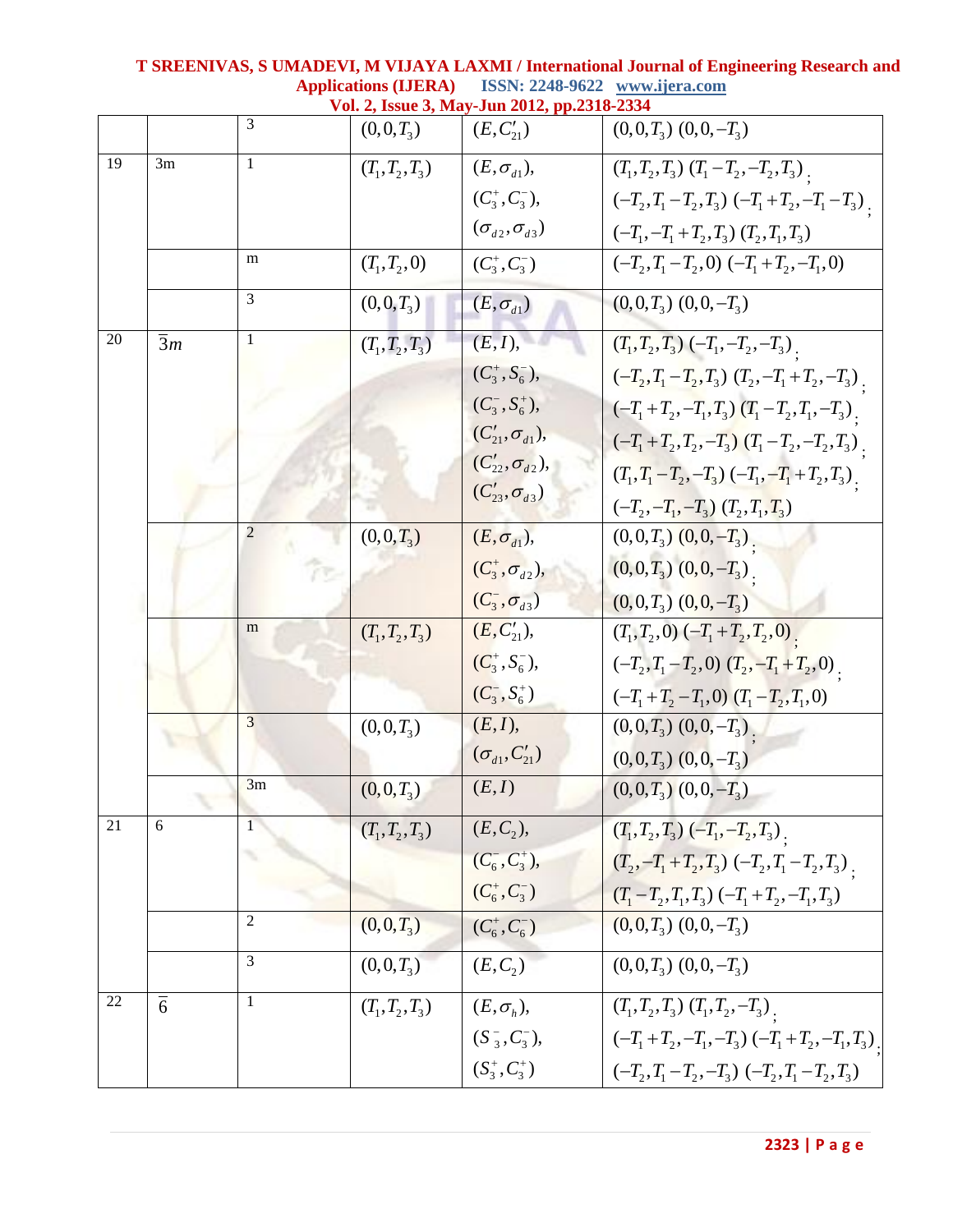|    |     |                | , issue $J$ , ivia | 'Juli 4014, pp.4J10=4                           |                                                      |
|----|-----|----------------|--------------------|-------------------------------------------------|------------------------------------------------------|
|    |     | m              | $(T_1, T_2, 0)$    | $(S_3^-, S_3^+)$                                | $(-T_1+T_2,-T_1,0)$ $(-T_2,T_1-T_2,0)$               |
|    |     | 3              | $(0,0,T_3)$        | $(E, \sigma_h)$                                 | $(0,0,T_3)$ $(0,0,-T_3)$                             |
| 23 | 6/m | 1              | $(T_1, T_2, T_3)$  | $(E, I)$ ,                                      | $(T_1, T_2, T_3) (-T_1, -T_2, -T_3)$                 |
|    |     |                |                    | $(C_2, \sigma_h)$ ,                             | $(-T_1, -T_2, T_3)$ $(T_1, T_2, -T_3)$               |
|    |     |                |                    | $(C_6^+, S_3^-),$                               | $(T_1 - T_2, T_1, T_3) (-T_1 + T_2, -T_1, -T_3)$     |
|    |     |                |                    | $(C_6^-, S_3^+),$                               | $(T_2, -T_1+T_2, T_3)$ $(-T_2, T_1-T_2, -T_3)$ .     |
|    |     |                |                    | $(C_3^+, S_6^-),$                               | $(-T_2, T_1 - T_2, T_3)$ $(T_2, -T_1 + T_2, -T_3)$ . |
|    |     |                |                    | $(C_3^-, S_6^+)$                                | $(-T_1+T_2,-T_1,T_3)$ $(T_1-T_2,T_1,-T_3)$           |
|    |     | $\overline{c}$ | $(0,0,T_3)$        | (E, I),                                         | $(0,0,T_3)$ $(0,0,-T_3)$ .                           |
|    |     |                |                    | $(C_6^+, S_3^-),$                               | $(0,0,T_3)$ $(0,0,-T_3)$ .                           |
|    |     |                |                    | $(C_6^-, S_3^+)$                                | $(0,0,T_3)$ $(0,0,-T_3)$                             |
|    |     | m              | $(T_1, T_2, 0)$    | (E, I),                                         | $(T_1, T_2, 0)$ $(-T_1, -T_2, 0)$ .                  |
|    |     |                |                    | $(C_6^+, S_3^-),$                               | $(T_1 - T_2, T_1, 0)$ $(-T_1 + T_2, -T_1, 0)$ .      |
|    |     |                |                    | $(C_6^-, S_3^+)$                                | $(T_2, -T_1+T_2, 0)$ $(-T_2, T_1-T_2, 0)$            |
|    |     | 3              | $(0,0,T_3)$        | (E, I),                                         | $(0,0,T_3)$ $(0,0,-T_3)$ .                           |
|    |     |                |                    | $(C_6^+, S_3^+)$                                | $(0,0,T_3)$ $(0,0,-T_3)$                             |
|    |     | 6              | $(0,0,T_3)$        | (E, I)                                          | $(0,0,T_3)$ $(0,0,-T_3)$                             |
| 24 | 622 | 1              | $(T_1, T_2, T_3)$  | $(E, C_2),$                                     | $(T_1, T_2, T_3) (-T_1, -T_2, T_3)$                  |
|    |     |                |                    | $(C_6^+, C_3^-),$                               | $(T_1 - T_2, T_1, T_3) (-T_1 + T_2, -T_1, T_3)$      |
|    |     |                |                    | $(C_6^-, C_3^+),$                               | $(T_2, -T_1+T_2, T_3)$ $(-T_2, T_1-T_2, T_3)$        |
|    |     |                |                    | $(C'_{21}, C''_{21}),$                          | $(-T_1+T_2,T_2,-T_3)$ $(T_1-T_2,-T_2,T_3)$ .         |
|    |     |                |                    | $(C'_{22}, C''_{22}),$<br>$(C'_{23}, C''_{23})$ | $(T_1, T_1 - T_2, -T_3) (-T_1, -T_1 + T_2, -T_3)$    |
|    |     |                |                    |                                                 | $(T_2, T_1, -T_3) (-T_2, -T_1, -T_3)$                |
|    |     | $\overline{2}$ | $(0,0,T_3)$        | $(E, C_2),$                                     | $(0,0,T_3)$ $(0,0,-T_3)$ .                           |
|    |     |                |                    | $(C_6^+, C_3^-),$                               | $(0,0,T_3)$ $(0,0,-T_3)$ .                           |
|    |     |                |                    | $(C_6^-, C_3^+)$                                | $(0,0,T_3)$ $(0,0,-T_3)$                             |
|    |     | 3              | $(0,0,T_3)$        | $(E, C'_{23}),$                                 | $(0,0,T_3)$ $(0,0,-T_3)$ .                           |
|    |     |                |                    | $(C_6^+, C_{23}'')$                             | $(0,0,T_3)$ $(0,0,-T_3)$                             |
|    |     | 6              | $(0,0,T_3)$        | $(E, C'_{21})$                                  | $(0,0,T_3)$ $(0,0,-T_3)$                             |
|    |     |                |                    |                                                 |                                                      |

**T SREENIVAS, S UMADEVI, M VIJAYA LAXMI / International Journal of Engineering Research and Applications (IJERA) ISSN: 2248-9622 www.ijera.com Vol. 2, Issue 3, May-Jun 2012, pp.2318-2334**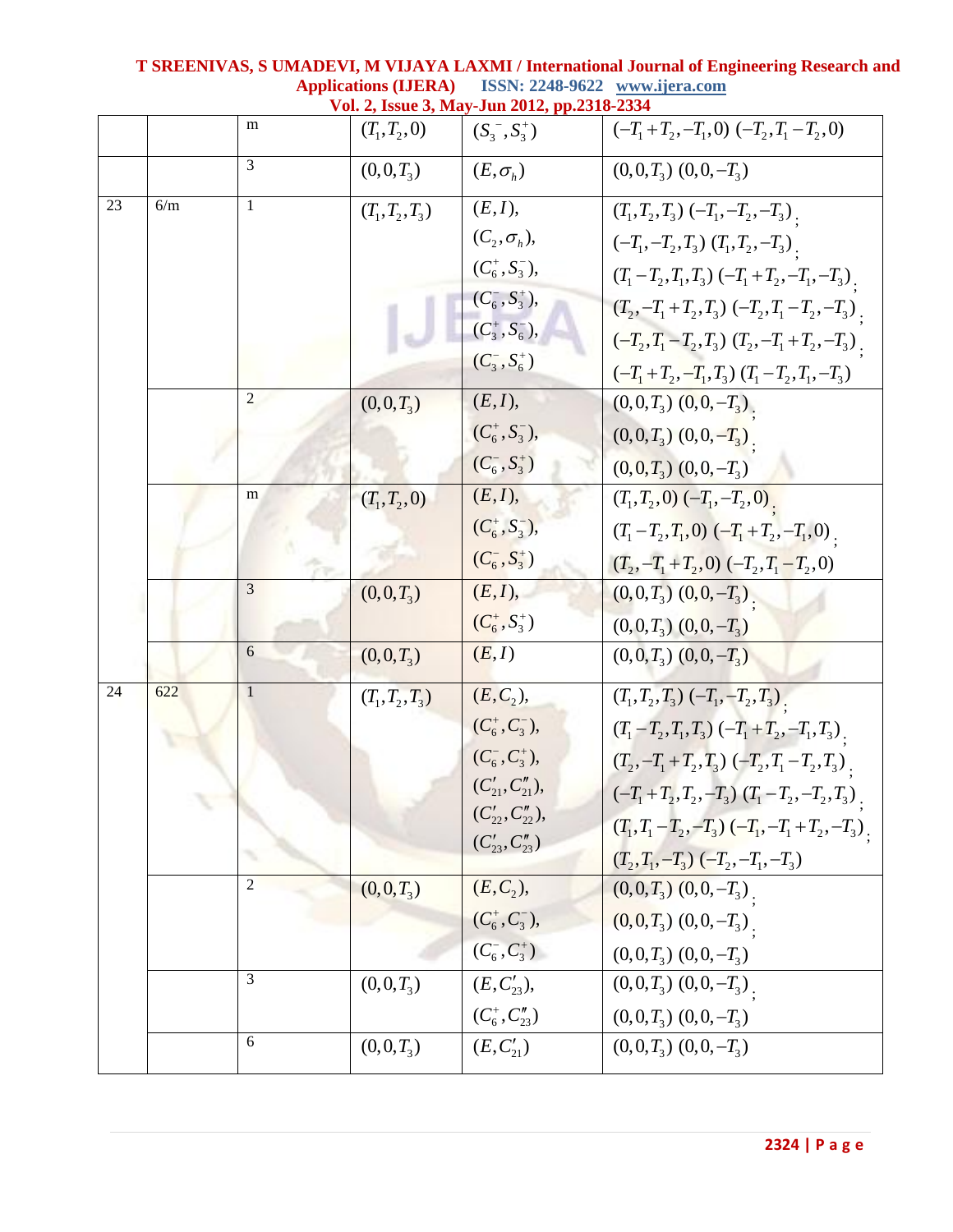|                 |                  |                |                   | Vol. 2, Issue 3, May-Jun 2012, pp.2318-2334             |                                                     |
|-----------------|------------------|----------------|-------------------|---------------------------------------------------------|-----------------------------------------------------|
| $\overline{25}$ | 6mm              |                | $(T_1, T_2, T_3)$ | $(E, C_2),$                                             | $(T_1, T_2, T_3) (-T_1, -T_2, T_3)$ .               |
|                 |                  |                |                   | $(C_6^+, C_3^-),$                                       | $(T_1 - T_2, T_1, T_3) (-T_1 + T_2, -T_1, T_3)$     |
|                 |                  |                |                   | $(C_6^-, C_3^+),$                                       | $(T_2, -T_1+T_2, T_3)$ $(-T_2, T_1-T_2, T_3)$ .     |
|                 |                  |                |                   | $(\sigma_{d1}, \sigma_{v1}),$                           | $(T_1 - T_2, -T_2, T_3)$ $(-T_1 + T_2, T_2, T_3)$ . |
|                 |                  |                |                   | $(\sigma_{d2}\sigma_{v2}),$                             | $(-T_1, -T_1+T_2, T_3)$ $(T_1, T_1-T_2, T_3)$       |
|                 |                  |                |                   | $(\sigma_{d3}, \sigma_{v3})$                            | $(T_2, T_1, T_3) (-T_2, -T_1, T_3)$                 |
|                 |                  | $\overline{2}$ | $(0,0,T_3)$       | $(E, \sigma_{d1}),$                                     | $(0,0,T_3)$ $(0,0,-T_3)$                            |
|                 |                  |                |                   | $(C_6^+, \sigma_{d2}),$                                 | $(0,0,T_3)$ $(0,0,-T_3)$                            |
|                 |                  |                |                   | $(\overline{C_6}^{\scriptscriptstyle{-}}, \sigma_{d3})$ | $(0,0,T_3)$ $(0,0,-T_3)$                            |
|                 |                  | m              | $(T_1, T_2, 0)$   | $(E, C_2),$                                             | $(T_1, T_2, 0)$ $(-T_1, -T_2, 0)$ .                 |
|                 |                  |                |                   | $(C_6^+, C_3^-),$                                       | $(T_1 - T_2, T_1, 0)$ $(-T_1 + T_2, -T_1, 0)$ .     |
|                 |                  |                |                   | $(C_6^-, C_3^+)$                                        | $(T_2, -T_1+T_2, 0)$ $(-T_2, T_1-T_2, 0)$           |
|                 |                  | mm2            | $(0,0,T_3)$       | $(C_6^+, C_6^-)$                                        | $(0,0,T_3)$ $(0,0,-T_3)$                            |
|                 |                  | $\overline{3}$ | $(0,0,T_3)$       | $(E, \sigma_{d3}),$                                     | $(0,0,T_3)$ $(0,0,-T_3)$                            |
|                 |                  |                |                   | $(C_6^+, \sigma_{v3})$                                  | $(0,0,T_3)$ $(0,0,-T_3)$                            |
|                 |                  | 3m             | $(0,0,T_3)$       | $(E, C_6^+)$                                            | $(0,0,T_3)$ $(0,0,-T_3)$                            |
|                 |                  | 6              | $(0,0,T_3)$       | $(E, \sigma_{d3})$                                      | $(0,0,T_3)$ $(0,0,-T_3)$                            |
| 26              | $\overline{6}2m$ | $\mathbf{1}$   | $(T_1, T_2, T_3)$ | $(E, \sigma_h)$ ,                                       | $(T_1, T_2, T_3)$ $(T_1, T_2, -T_3)$ .              |
|                 |                  |                |                   | $(S_3^-, C_3^-),$                                       | $(-T_1+T_2,-T_1,-T_3)$ $(-T_1+T_2,-T_1,T_3)$ .      |
|                 |                  |                |                   | $(S_3^+, C_3^+),$                                       | $(-T_2, T_1 - T_2, -T_3)$ $(-T_2, T_1 - T_2, T_3)$  |
|                 |                  |                |                   | $(C'_{21}, \sigma_{v1}),$                               | $(-T_1+T_2,T_2,-T_3)$ $(-T_1+T_2,T_2,T_3)$ .        |
|                 |                  |                |                   | $(C'_{22}, \sigma_{v2}),$                               | $(T_1, T_1 - T_2, -T_3)$ $(T_1, T_1 - T_2, T_3)$    |
|                 |                  |                |                   | $(C'_{23}, \sigma_{33})$                                | $(-T_2, -T_1, -T_3)$ $(-T_2, -T_1, T_3)$            |
|                 |                  | $\overline{2}$ | $(0,0,T_3)$       | $(E, \sigma_h)$ ,                                       | $(0,0,T_3)$ $(0,0,-T_3)$ .                          |
|                 |                  |                |                   | $(C_3^-, S_3^-),$                                       | $(0,0,T_3)$ $(0,0,-T_3)$                            |
|                 |                  |                |                   | $(C_3^+, S_3^+)$                                        | $(0,0,T_3)$ $(0,0,-T_3)$                            |
|                 |                  | m              | $(T_1, T_2, 0)$   | $(E, C'_{21}),$                                         | $(T_1, T_2, 0) (-T_1 + T_2, T_2, 0)$                |
|                 |                  |                |                   | $(S_3^-, C_{22}'),$                                     | $(-T_1+T_2,-T_1,0)$ $(T_1,T_1-T_2,0)$ .             |
|                 |                  |                |                   | $(S_3^+, C_{23}')$                                      | $(-T_2, T_1 - T_2, 0)$ $(-T_2, -T_1, 0)$            |
|                 |                  | mm2            | $(0,0,T_3)$       | $(S_3^-, S_3^+)$                                        | $(0,0,T_3)$ $(0,0,-T_3)$                            |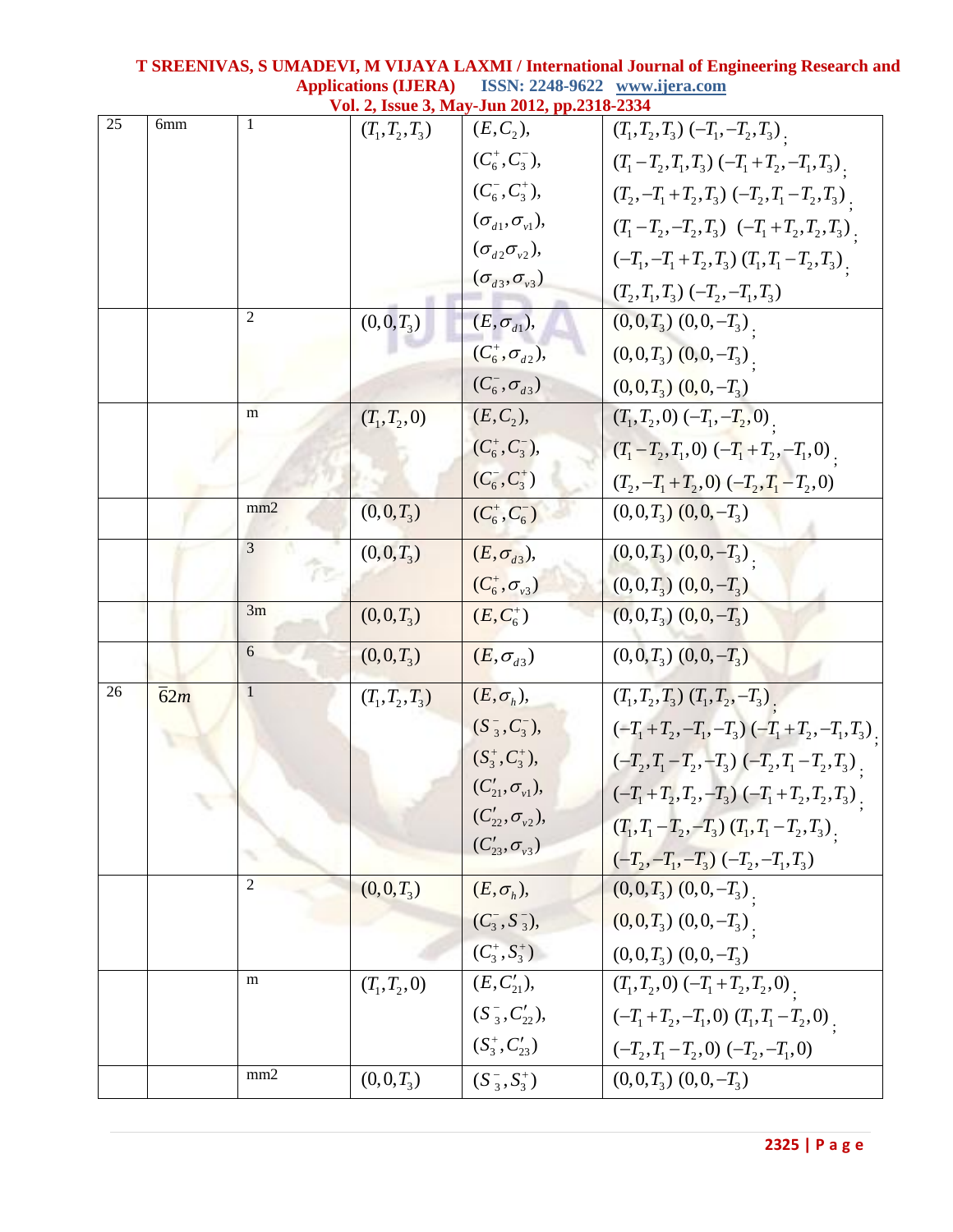|    |       |                |                   | Vol. 2, Issue 3, May-Jun 2012, pp.2318-2334            |                                                      |
|----|-------|----------------|-------------------|--------------------------------------------------------|------------------------------------------------------|
|    |       | 3              | $(0,0,T_3)$       | $(E, S_3^-),$                                          | $(0,0,T_3)$ $(0,0,-T_3)$ .                           |
|    |       |                |                   | $(\sigma_{v3}, C'_{23})$                               | $(0,0,T_3)$ $(0,0,-T_3)$                             |
|    |       | 3m             | $(0,0,T_3)$       | $(E, S_3^-)$                                           | $(0,0,T_3)$ $(0,0,-T_3)$                             |
| 27 | 6/mmm | $\mathbf{1}$   | $(T_1, T_2, T_3)$ | (E, I),                                                | $(T_1, T_2, T_3)$ $(-T_1, -T_2, -T_3)$ .             |
|    |       |                |                   | $(C_6^+, S_3^-),$                                      | $(T_1 - T_2, T_1, T_3)$ $(-T_1 + T_2, -T_1, -T_3)$ . |
|    |       |                |                   | $(C_6^-, S_3^+),$                                      | $(T_2, -T_1+T_2, T_3)$ $(-T_2, T_1-T_2, -T_3)$ .     |
|    |       |                |                   | $(C_3^+, S_6^-),$                                      | $(-T_2, T_1 - T_2, T_3)$ $(T_2, -T_1 + T_2, -T_3)$ . |
|    |       |                |                   | $(C_3^-, S_6^+),$                                      | $(-T_1+T_2,-T_1,T_3)$ $(T_1-T_2,T_1,-T_3)$ .         |
|    |       |                |                   | $(C_2, \sigma_h),$                                     | $(-T_1, -T_2, T_3)$ $(T_1, T_2, -T_3)$ .             |
|    |       |                |                   | $(C'_{21}, \sigma_{d1}),$                              | $(-T_1+T_2,T_2,-T_3)$ $(T_1-T_2,-T_2,T_3)$ .         |
|    |       |                |                   | $(C'_{22}, \sigma_{d2}),$<br>$(C'_{23}, \sigma_{d3}),$ | $(T_1, T_1 - T_2, -T_3) (-T_1, -T_1 + T_2, T_3)$     |
|    |       |                |                   | $(C''_{21}, \sigma_{v1}),$                             | $(-T_2, -T_1, -T_3)$ $(T_2, T_1, T_3)$ .             |
|    |       |                |                   | $(C''_{22}, \sigma_{v2}),$                             | $(T_1 - T_2, -T_2, -T_3) (-T_1 + T_2, T_2, T_3)$     |
|    |       |                |                   | $(C''_{23}, \sigma_{v3})$                              | $(-T_1, -T_1+T_2, -T_3)$ $(T_1, T_1-T_2, T_3)$ .     |
|    |       |                |                   |                                                        | $(T_2, T_1, -T_3) (-T_2, -T_1, T_3)$                 |
|    |       | $\overline{2}$ | $(0,0,T_3)$       | (E, I),                                                | $(0,0,T_3)$ $(0,0,-T_3)$ .                           |
|    |       |                |                   | $(C_6^+, S_3^-),$                                      | $(0,0,T_3)$ $(0,0,-T_3)$                             |
|    |       |                |                   | $(C_6^-, S_3^+),$                                      | $(0,0,T_3)$ $(0,0,-T_3)$                             |
|    |       |                |                   | $(\sigma_{d1}, C'_{21}),$                              | $(0,0,T_3)$ $(0,0,-T_3)$ .                           |
|    |       |                |                   | $(\sigma_{d2}, C'_{22}),$                              | $(0,0,T_3)$ $(0,0,-T_3)$                             |
|    |       |                |                   | $(\sigma_{d3}, C'_{23},)$                              | $(0,0,T_3)$ $(0,0,-T_3)$                             |
|    |       | m              | $(T_1, T_2, 0)$   | (E, I),                                                | $(T_1, T_2, 0)$ $(-T_1, -T_2, 0)$ .                  |
|    |       |                |                   | $(C_6^+, S_3^-),$                                      | $(T_1 - T_2, T_1, 0)$ $(-T_1 + T_2, -T_1, 0)$ .      |
|    |       |                |                   | $(C_6^-, S_3^+),$                                      | $(T_2, -T_1+T_2, 0)$ $(-T_2, T_1-T_2, 0)$ .          |
|    |       |                |                   | $(C'_{21}, \sigma_{d1}),$                              | $(-T_1+T_2,T_2,0)$ $(T_1-T_2,-T_2,0)$ .              |
|    |       |                |                   | $(C'_{22}, \sigma_{d2}),$                              | $(T_1, T_1 - T_2, 0) (-T_1, -T_1 + T_2, 0)$          |
|    |       |                |                   | $(C'_{23}, \sigma_{d3})$                               | $(-T_2, -T_1, 0)$ $(T_2, T_1, 0)$                    |
|    |       | mm2            | $(0,0,T_3)$       | (E, I),                                                | $(0,0,T_3)$ $(0,0,-T_3)$                             |
|    |       |                |                   | $(C_6^+, S_3^-),$                                      | $(0,0,T_3)$ $(0,0,-T_3)$                             |
|    |       |                |                   | $(C_6^-, S_3^+)$                                       | $(0,0,T_3)$ $(0,0,-T_3)$                             |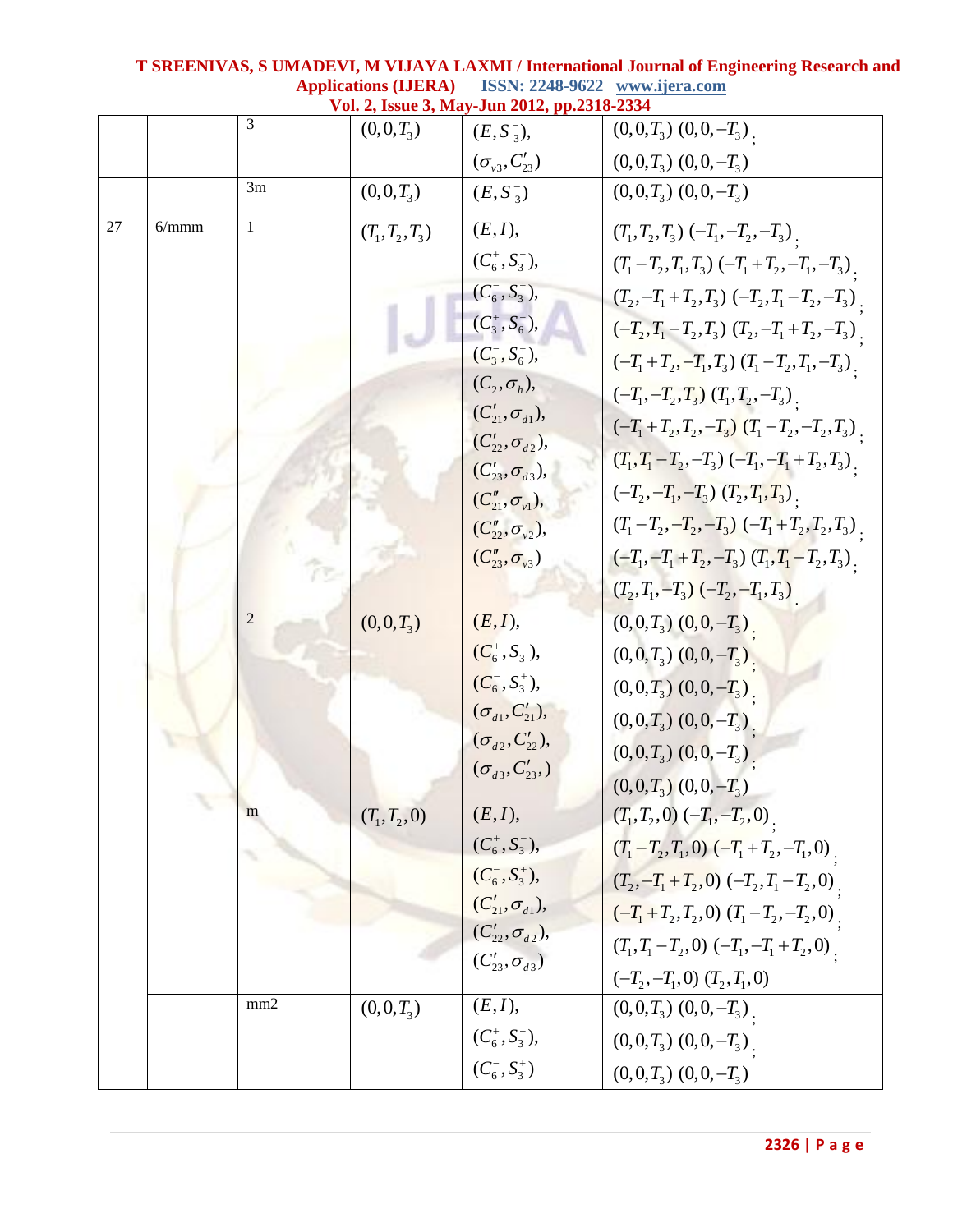|    |                |                |                   | Vol. 2, Issue 3, May-Jun 2012, pp.2318-2334 |                                          |
|----|----------------|----------------|-------------------|---------------------------------------------|------------------------------------------|
|    |                | 3              | $(0,0,T_3)$       | (E, I),                                     | $(0,0,T_3)$ $(0,0,-T_3)$                 |
|    |                |                |                   | $(C_6^+, \sigma_h)$ ,                       | $(0,0,T_3)$ $(0,0,-T_3)$                 |
|    |                |                |                   | $(\sigma_{d3}, C'_{23}),$                   | $(0,0,T_3)$ $(0,0,-T_3)$ .               |
|    |                |                |                   | $(\sigma_{v3}, C_{23}'')$                   | $(0,0,T_3)$ $(0,0,-T_3)$                 |
|    |                | 3m             | $(0,0,T_3)$       | $(E, I), (C_6^+, S_3^-)$                    | $(0,0,T_3)$ $(0,0,-T_3)$ .               |
|    |                |                |                   |                                             | $(0,0,T_3)$ $(0,0,-T_3)$                 |
|    |                | 6              | $(0,0,T_3)$       | $(E, I), (C'_{21}, \sigma_{d1})$            | $(0,0,T_3)$ $(0,0,-T_3)$                 |
|    |                |                |                   |                                             | $(0,0,T_3)$ $(0,0,-T_3)$                 |
|    |                | 6mm            | $(0,0,T_3)$       | (E,I)                                       | $(0,0,T_3)$ $(0,0,-T_3)$                 |
| 28 | 23             |                | $(T_1, T_2, T_3)$ | $(E, C_{2x}),$                              | $(T_1, T_2, T_3)$ $(T_1, -T_2, -T_3)$    |
|    |                |                |                   | $(C_{2y}, C_{2z}),$                         | $(-T_1, T_2, -T_3)$ $(-T_1, -T_2, T_3)$  |
|    |                |                |                   | $(C_{31}^+, C_{34}^+),$                     | $(T_3, T_1, T_2)$ $(T_3, -T_1, -T_2)$    |
|    |                |                |                   | $(C_{32}^+, C_{33}^+),$                     | $(-T_3, T_1, -T_2)$ $(-T_3, -T_1, T_2)$  |
|    |                |                |                   | $(C_{31}^-, C_{32}^-),$                     | $(T_2, T_3, T_1)$ $(T_2, -T_3, -T_1)$    |
|    |                |                |                   | $(C_{33}^-, C_{34}^-)$                      | $(-T_2, T_3, -T_1)$ $(-T_2, -T_3, T_1)$  |
|    |                | $\overline{2}$ | $(0,0,T_3)$       | $(E, C_{2x}),$                              | $(0,0,T_3)$ $(0,0,-T_3)$ .               |
|    |                |                |                   | $(C_{31}^+, C_{32}^+),$                     | $(T_3,0,0)$ $(-T_3,0,0)$                 |
|    |                |                |                   | $(C_{31}^-, C_{32}^-)$                      | $(0,T_3,0)$ $(0,-T_3,0)$                 |
|    |                | 3              | $(0,0,T_3)$       | $(E, C_{2x}),$                              | $(0,0,T_3)$ $(0,0,-T_3)$                 |
|    |                |                |                   | $(C_{2y}, C_{2z})$                          | $(0,0,T_3)$ $(0,0,-T_3)$                 |
| 29 | m <sub>3</sub> | 1              | $(T_1, T_2, T_3)$ | (E, I),                                     | $(T_1, T_2, T_3) (-T_1, -T_2, -T_3)$     |
|    |                |                |                   | $(C_{2x},\sigma_x),$                        | $(T_1, -T_2, -T_3)$ $(-T_1, T_2, T_3)$ . |
|    |                |                |                   | $(C_{2y}, \sigma_y),$                       | $(-T_1, T_2, -T_3)$ $(T_1, -T_2, T_3)$ . |
|    |                |                |                   | $(C_{2z}, \sigma_z),$                       | $(-T_1, -T_2, T_3)$ $(T_1, T_2, -T_3)$ . |
|    |                |                |                   | $(C_{31}^*, S_{61}^-),$                     | $(T_3, T_1, T_2)$ $(-T_3, -T_1, -T_2)$   |
|    |                |                |                   | $(C_{32}^+, S_{62}^-),$                     | $(-T_3, T_1, -T_2)$ $(T_3, -T_1, T_2)$ . |
|    |                |                |                   | $(C_{33}^+, S_{63}^-),$                     | $(-T_3, -T_1, T_2)$ $(T_3, T_1, -T_2)$ . |
|    |                |                |                   | $(C_{34}^+, S_{64}^-),$                     | $(T_3, -T_1, -T_2)$ $(-T_3, T_1, T_2)$   |
|    |                |                |                   | $(C_{31}^-, S_{61}^+),$                     |                                          |
|    |                |                |                   | $(C_{32}^-, S_{62}^+),$                     | $(T_2, T_3, T_1) (-T_2, -T_3, -T_1)$     |
|    |                |                |                   | $(C_{33}^-, S_{63}^+),$                     | $(T_2, -T_3, -T_1) (-T_2, T_3, T_1)$     |
|    |                |                |                   | $(C_{34}^-, S_{64}^+)$                      | $(-T_2, T_3, -T_1)$ $(T_2, -T_3, T_1)$ . |

**2327 | P a g e**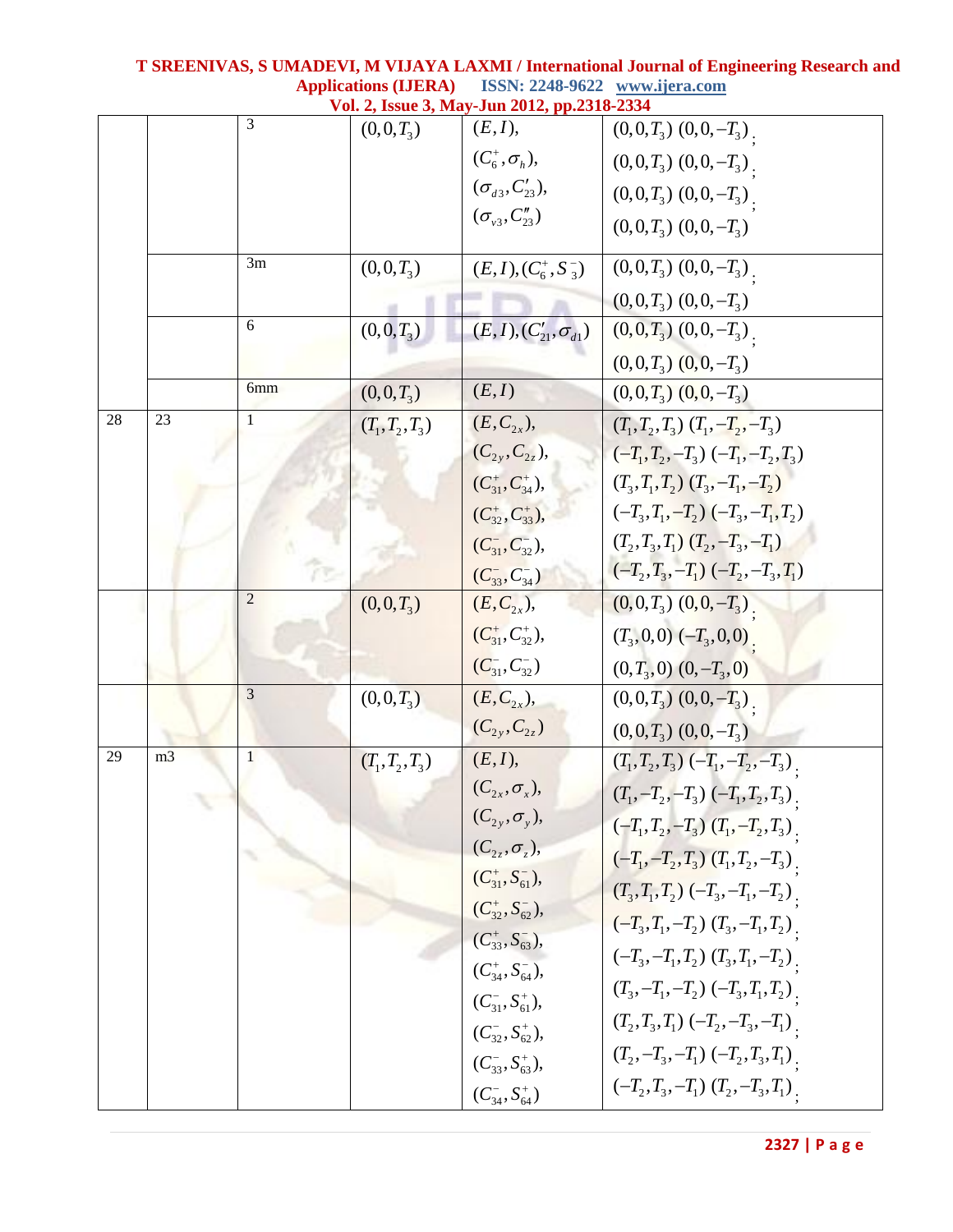|                |                 | Vol. 2, Issue 3, May-Jun 2012, pp.2318-2334 |                                        |
|----------------|-----------------|---------------------------------------------|----------------------------------------|
|                |                 |                                             | $(-T_2, -T_3, T_1)$ $(T_2, T_3, -T_1)$ |
| $\overline{2}$ | $(0,0,T_3)$     | (E, I),                                     | $(0,0,T_3)$ $(0,0,-T_3)$ .             |
|                |                 | $(\sigma_x, C_{2x}),$                       | $(0,0,T_3)$ $(0,0,-T_3)$ .             |
|                |                 | $(C_{31}^+, S_{61}^-)$ ,                    | $(T_3,0,0)$ $(-T_3,0,0)$               |
|                |                 | $(S_{62}^-, C_{32}^+),$                     | $(T_3,0,0)$ $(-T_3,0,0)$               |
|                |                 | $(C_{31}^-, S_{61}^+),$                     | $(0,T_3,0)$ $(0,-T_3,0)$               |
|                |                 | $(S_{62}^+, C_{32}^-)$                      | $(0, T_3, 0)$ $(0, -T_3, 0)$           |
| m              | $(T_1, T_2, 0)$ | $(E, C_{2z}),$                              | $(T_1, T_2, 0)$ $(-T_1, -T_2, 0)$      |
|                |                 | $(C_{2x}, C_{2y}),$                         | $(T_1, -T_2, 0)$ $(-T_1, T_2, 0)$ .    |
|                |                 | $(C_{31}^+, C_{34}^+),$                     | $(0, T_1, T_2)$ $(0, -T_1, -T_2)$      |
|                |                 | $(C_{32}^+, C_{33}^+),$                     | $(0, T_1, -T_2)$ $(0, -T_1, T_2)$ .    |
|                |                 | $(C_{31}^-, C_{33}^-),$                     | $(T_2, 0, T_1)$ $(-T_2, 0, -T_1)$      |
|                |                 | $(C_{32}^-, C_{34}^-)$                      | $(T_2, 0, -T_1) (-T_2, 0, T_1)$        |
| mm2            | $(0,0,T_3)$     | (E, I),                                     | $(0,0,T_3)$ $(0,0,-T_3)$               |
|                |                 | $(C_{31}^+, C_{32}^+),$                     | $(T_3, 0, 0)$ $(-T_3, 0, 0)$ .         |
|                |                 | $(C_{31}^-, C_{32}^-)$                      | $(0, T_3, 0)$ $(0, -T_3, 0)$           |
| 3              | $(0,0,T_3)$     | (E, I),                                     | $(0,0,T_3)$ $(0,0,-T_3)$ .             |
|                |                 | $(\sigma_x, C_{2x}),$                       | $(0,0,T_3)$ $(0,0,-T_3)$ .             |
|                |                 | $(\sigma_{y}, C_{2y}),$                     | $(0,0,T_3)$ $(0,0,-T_3)$               |
|                |                 | $(C_{2z},\sigma_z)$                         | $(0,0,T_3)$ $(0,0,-T_3)$               |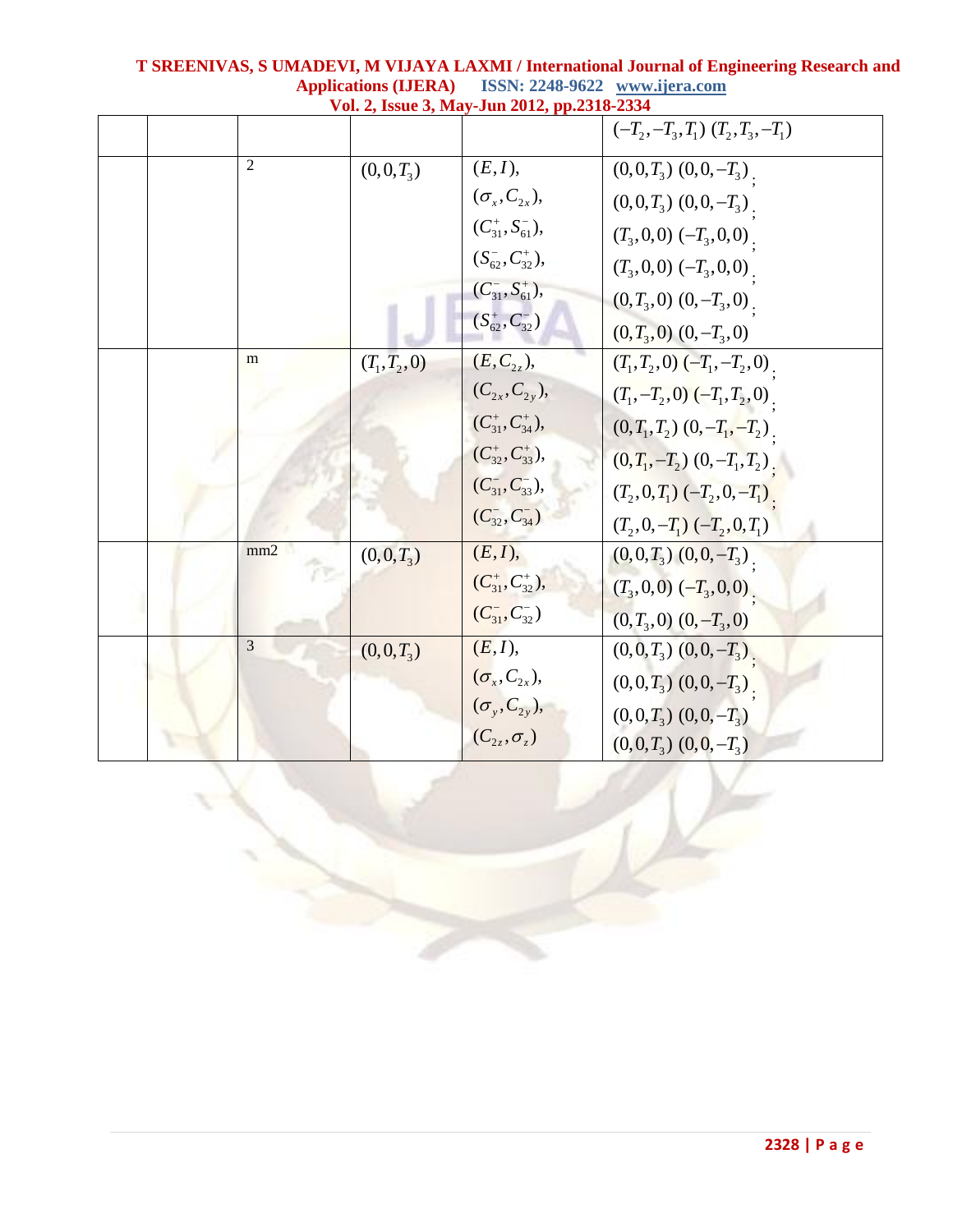|                 |     |                |                   | Vol. 2, Issue 3, May-Jun 2012, pp.2318-2334 |                                           |
|-----------------|-----|----------------|-------------------|---------------------------------------------|-------------------------------------------|
| $\overline{30}$ | 432 | 1              | $(T_1, T_2, T_3)$ | $(E, C_{2x}),$                              | $(T_1, T_2, T_3)$ $(T_1, -T_2, -T_3)$ .   |
|                 |     |                |                   | $(C_{2y}, C_{2z}),$                         | $(-T_1, T_2, -T_3)$ $(-T_1, -T_2, T_3)$   |
|                 |     |                |                   | $(C_{31}^+, C_{34}^+),$                     | $(T_3,T_1,T_2)$ $(T_3,-T_1,-T_2)$ .       |
|                 |     |                |                   | $(C_{32}^+, C_{33}^+)$                      | $(-T_3,T_1,-T_2)$ $(-T_3,-T_1,T_2)$ .     |
|                 |     |                |                   | $(C_{31}^-, C_{32}^-),$                     | $(T_2, T_3, T_1)$ $(T_2, -T_3, -T_1)$ .   |
|                 |     |                |                   | $(C_{33}^-, C_{34}^-,)$                     | $(-T_2,T_3,-T_1)$ $(-T_2,-T_3,T_1)$ .     |
|                 |     |                |                   | $(C_{2a}, C_{4z}^-),$                       | $(T_2, T_1, -T_3)$ $(T_2, -T_1, T_3)$ .   |
|                 |     |                |                   | $(C_{2b}, C_{4z}^+),$                       | $(-T_2, -T_1, -T_3)$ $(-T_2, T_1, T_3)$ . |
|                 |     |                |                   | $(C_{2c}, C_{4y}^+),$                       | $(T_3, -T_2, T_1)$ $(T_3, T_2, -T_1)$ .   |
|                 |     |                |                   | $(C_{2d}, C_{2f}),$                         | $(-T_1, T_3, T_2)$ $(-T_1, -T_3, -T_2)$ . |
|                 |     |                |                   | $(C_{2e}, C_{4y}^{-}),$                     | $(-T_3, -T_2, -T_1)$ $(-T_3, T_2, T_1)$ . |
|                 |     |                |                   | $(C_{4x}^+, C_{4x}^-)$                      | $(T_1, -T_3, T_2)$ $(T_1, T_3, -T_2)$     |
|                 |     | 2              |                   |                                             |                                           |
|                 |     |                | $(0,0,T_3)$       | $(E, C_{2x}),$                              | $(0,0,T_3)$ $(0,0,-T_3)$                  |
|                 |     |                |                   | $(C_{4z}^*, C_{2a}),$                       | $(0,0,T_3)$ $(0,0,-T_3)$                  |
|                 |     |                |                   | $(C_{31}^+, C_{32}^+),$                     | $(T_3, 0, 0)$ $(-T_3, 0, 0)$ .            |
|                 |     |                |                   | $(C_{2c}, C_{2e}),$                         | $(T_3, 0, 0)$ $(-T_3, 0, 0)$ .            |
|                 |     |                |                   | $(C_{31}^-, C_{32}^-),$                     | $(0, T_3, 0)$ $(0, -T_3, 0)$ .            |
|                 |     |                |                   | $(C_{2d}, C_{2f})$                          | $(0,T_3,0)$ $(0,-T_3,0)$                  |
|                 |     | $\overline{4}$ | $(0,0,T_3)$       | $(E, C_{2x}),$                              | $(0,0,T_3)$ $(0,0,-T_3)$ .                |
|                 |     |                |                   | $(C_{2c}, C_{2e}),$                         | $(T_3,0,0)$ $(-T_3,0,0)$                  |
|                 |     |                |                   | $(C_{2d}, C_{2f})$                          | $(0,T_3,0)$ $(0,-T_3,0)$                  |
|                 |     | 3              | $(0,0,T_3)$       | $(E, C_{2x}),$                              | $(0,0,T_3)$ $(0,0,-T_3)$ .                |
|                 |     |                |                   | $(C_{2z}, C_{2y}),$                         | $(0,0,T_3)$ $(0,0,-T_3)$ .                |
|                 |     |                |                   | $(C_{2a}, C_{2b}),$                         | $(0,0,T_3)$ $(0,0,-T_3)$                  |
|                 |     |                |                   | $(C_{2c}, C_{2d})$                          | $(0,0,T_3)$ $(0,0,-T_3)$                  |
|                 |     |                |                   |                                             |                                           |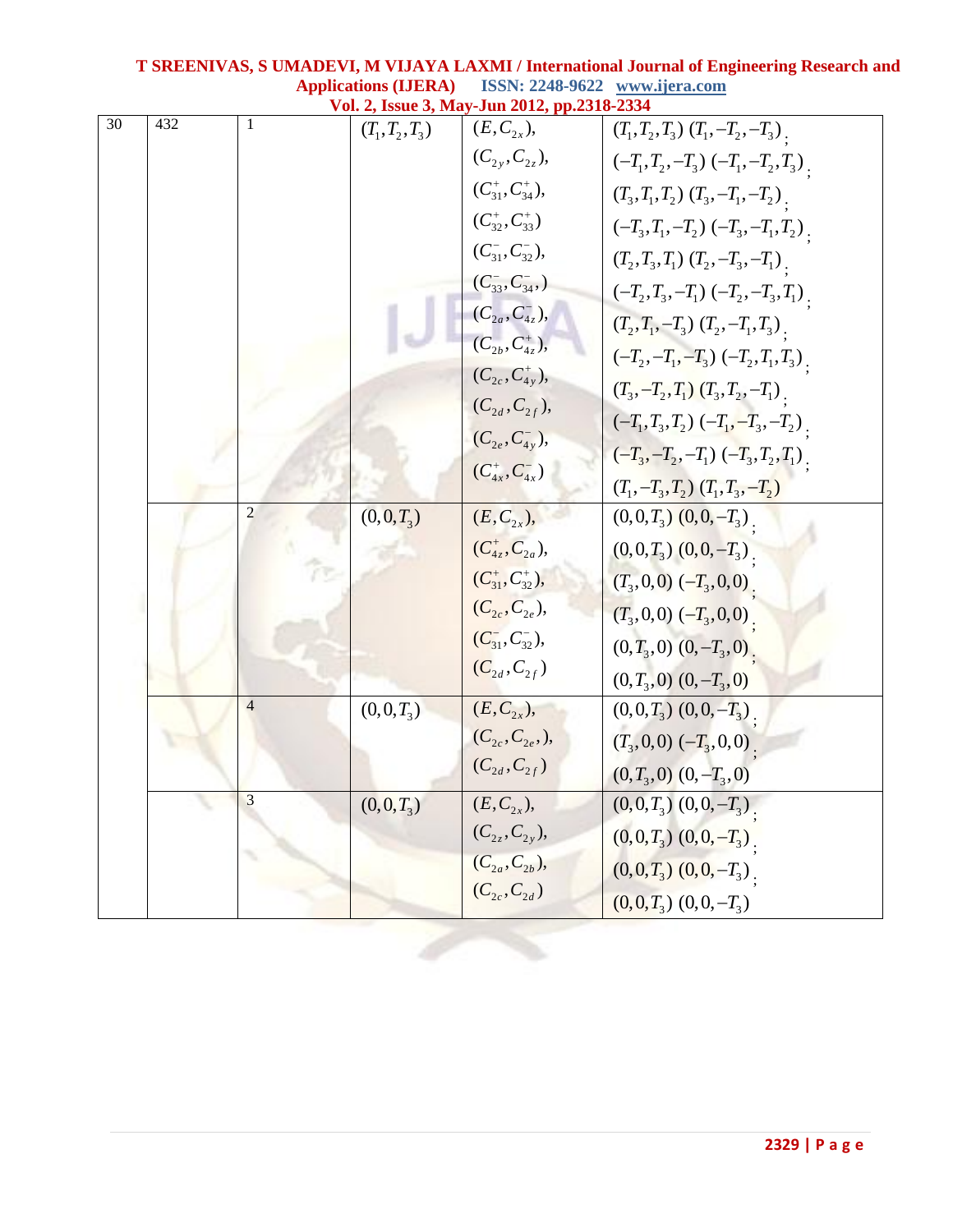|                 | www.qua.com<br>Vol. 2, Issue 3, May-Jun 2012, pp.2318-2334 |     |                   |                                                           |                                           |
|-----------------|------------------------------------------------------------|-----|-------------------|-----------------------------------------------------------|-------------------------------------------|
| $\overline{31}$ | $\overline{4}3m$                                           | 1   | $(T_1, T_2, T_3)$ | $(E, C_{2x}),$                                            | $(T_1, T_2, T_3)$ $(T_1, -T_2, -T_3)$ .   |
|                 |                                                            |     |                   | $(C_{2y}, C_{2z}),$                                       | $(-T_1, T_2, -T_3)$ $(-T_1, -T_2, T_3)$ . |
|                 |                                                            |     |                   | $(C_{31}^+, C_{34}^+),$                                   | $(T_3, T_1, T_2)$ $(T_3, -T_1, -T_2)$ .   |
|                 |                                                            |     |                   | $(C_{32}^+, C_{33}^+),$                                   | $(-T_3,T_1,-T_2)$ $(-T_3,-T_1,T_2)$       |
|                 |                                                            |     |                   | $(C_{31}^-, C_{32}^-),$                                   | $(T_2, T_3, T_1)$ $(T_2, -T_3, -T_1)$ .   |
|                 |                                                            |     |                   | $(C_{33}^-, C_{34}^-),$                                   | $(-T_2,T_3,-T_1)$ $(-T_2,-T_3,T_1)$       |
|                 |                                                            |     |                   | $(\sigma_{da}, S_{4z}^{\dagger}),$                        | $(-T_2, -T_1, T_3)$ $(-T_2, T_1, -T_3)$ . |
|                 |                                                            |     |                   | $(\sigma_{db}^{\phantom{\dag}},S_{4z}^{\phantom{\dag}}),$ | $(T_2, T_1, T_3)$ $(T_2, -T_1, -T_3)$ .   |
|                 |                                                            |     |                   | $(\sigma_{dc}, S_{4y}^{\scriptscriptstyle -}),$           | $(-T_3, T_2, -T_1)$ $(-T_3, -T_2, T_1)$   |
|                 |                                                            |     |                   | $(\sigma_{dd},\sigma_{df}),$                              | $(T_1, -T_3, -T_2)$ $(T_1, T_3, T_2)$     |
|                 |                                                            |     |                   | $(\sigma_{_{de}}, S^{+}_{_{4y}}),$                        | $(T_3, T_2, T_1)$ $(T_3, -T_2, -T_1)$ .   |
|                 |                                                            |     |                   | $(S_{4x}^-, S_{4x}^+)$                                    | $(-T_1, T_3, -T_2)$ $(-T_1, -T_3, T_2)$   |
|                 |                                                            | 2   | $(0,0,T_3)$       | $(E, C_{2x}),$                                            | $(0,0,T_3)$ $(0,0,-T_3)$                  |
|                 |                                                            |     |                   | $(\sigma_{da}, S^+_{4z},),$                               | $(0,0,T_3)$ $(0,0,-T_3)$                  |
|                 |                                                            |     |                   | $(C_{31}^+, C_{32}^+),$                                   | $(T_3, 0, 0)$ $(-T_3, 0, 0)$ .            |
|                 |                                                            |     |                   | $(\sigma_{_{de}}, \sigma_{_{dc}}),$                       | $(T_3, 0, 0)$ $(-T_3, 0, 0)$ .            |
|                 |                                                            |     |                   | $(C_{31}^-, C_{32}^-),$                                   | $(0, T_3, 0)$ $(0, -T_3, 0)$ .            |
|                 |                                                            |     |                   | $(\sigma_{_{df}},\sigma_{_{dd}})$                         | $(0,T_3,0)$ $(0,-T_3,0)$                  |
|                 |                                                            | m   | $(T_1, T_2, 0)$   | $(E, C_{2z}),$                                            | $(T_1, T_2, 0) (-T_1, -T_2, 0)$           |
|                 |                                                            |     |                   | $(C_{2x}, C_{2y}),$                                       | $(T_1, -T_2, 0) (-T_1, T_2, 0)$           |
|                 |                                                            |     |                   | $\binom{^+}{31}, C^+_{34}$ ,                              | $(0,T_1,T_2)$ $(0,-T_1,-T_2)$             |
|                 |                                                            |     |                   | $(C_{32}^+, C_{33}^+),$                                   | $(0, T_1, -T_2)$ $(0, -T_1, T_2)$         |
|                 |                                                            |     |                   | $(\sigma_{_{dc}},\sigma_{_{df}}),$                        | $(0, T_2, -T_1)$ $(0, -T_2, -T_1)$ .      |
|                 |                                                            |     |                   | $(C_{31}^-, C_{32}^-)$                                    | $(T_2, 0, T_1)$ $(T_2, 0, -T_1)$          |
|                 |                                                            | mm2 | $(0,0,T_3)$       | $(E, C_{2x}),$                                            | $(0,0,T_3)$ $(0,0,-T_3)$                  |
|                 |                                                            |     |                   | $(C_{31}^+, C_{32}^+),$                                   | $(T_3,0,0)$ $(-T_3,0,0)$                  |
|                 |                                                            |     |                   | $(C^-_{31}, C^-_{32})$                                    | $(0,T_3,0)$ $(0,-T_3,0)$                  |
|                 |                                                            | 3   | $(0,0,T_3)$       | $(E, C_{2x}),$                                            | $(0,0,T_3)$ $(0,0,-T_3)$                  |
|                 |                                                            |     |                   | $(C_{2z}, C_{2y}),$                                       | $(0,0,T_3)$ $(0,0,-T_3)$                  |
|                 |                                                            |     |                   | $(\sigma_{_{da}}, \sigma_{_{db}}),$                       | $(0,0,T_3)$ $(0,0,-T_3)$                  |
|                 |                                                            |     |                   | $(\sigma_{_{dc}},\sigma_{_{dd}})$                         | $(0,0,T_3)$ $(0,0,-T_3)$                  |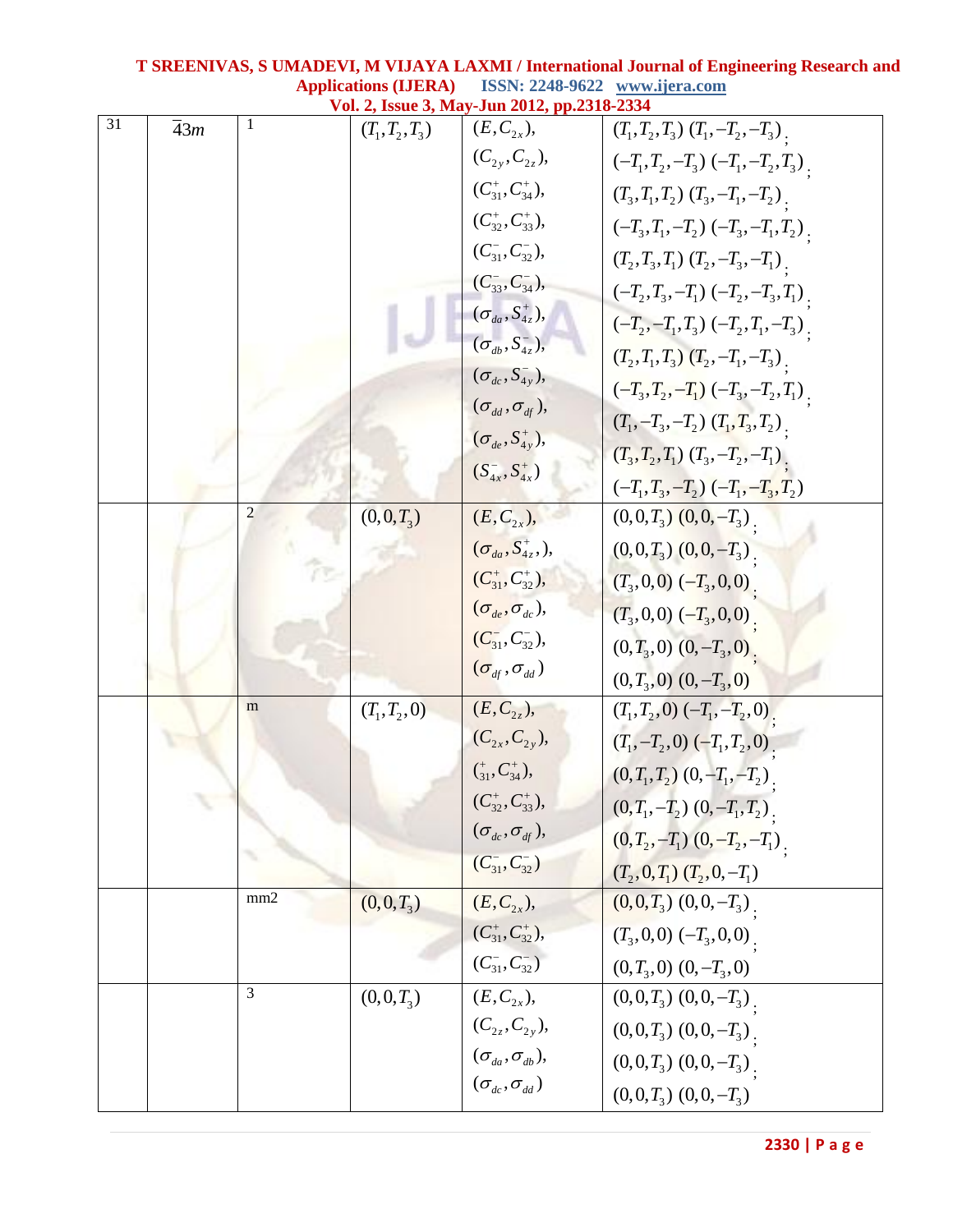|    |     |    |                   | Vol. 2, Issue 3, May-Jun 2012, pp.2318-2334        |                                          |
|----|-----|----|-------------------|----------------------------------------------------|------------------------------------------|
|    |     | 3m | $(0,0,T_3)$       | $(E, C_{2r}),$                                     | $(0,0,T_3)$ $(0,0,-T_3)$                 |
|    |     |    |                   | $(C_{2v}, C_{2z})$                                 | $(0,0,T_3)$ $(0,0,-T_3)$                 |
| 32 | m3m | 1  | $(T_1, T_2, T_3)$ | (E, I),                                            | $(T_1, T_2, T_3) (-T_1, -T_2, -T_3)$     |
|    |     |    |                   | $(C_{2x}, \sigma_x),$                              | $(T_1, -T_2, -T_3) (-T_1, T_2, T_3)$     |
|    |     |    |                   | $(C_{2y}, \sigma_y),$                              | $(-T_1, T_2, -T_3)$ $(T_1, -T_2, T_3)$ . |
|    |     |    |                   | $(C_{2z}, \sigma_z),$                              | $(-T_1, -T_2, T_3)$ $(T_1, T_2, -T_3)$ . |
|    |     |    |                   | $(C_{31}^+, S_{61}^-),$                            | $(T_3, T_1, T_2) (-T_3, -T_1, -T_2)$     |
|    |     |    |                   | $(C_{32}^+, S_{62}^-),$                            | $(-T_3, T_1, -T_2)$ $(T_3, -T_1, T_2)$   |
|    |     |    |                   | $(C_{33}^+, S_{63}^-),$                            | $(-T_3, -T_1, T_2)$ $(T_3, T_1, -T_2)$   |
|    |     |    |                   | $(C_{34}^+, S_{64}^-)$ ,                           | $(T_3, -T_1, -T_2)$ $(-T_3, T_1, T_2)$ . |
|    |     |    |                   | $(C_{31}^-, S_{61}^+),$                            |                                          |
|    |     |    |                   | $(C_{32}^-, S_{62}^+),$                            | $(T_2, T_3, T_1) (-T_2, -T_3, -T_1)$     |
|    |     |    |                   | $(C_{33}^-, S_{63}^+),$                            | $(T_2, -T_3, -T_1) (-T_2, T_3, T_1)$     |
|    |     |    |                   | $(C_{34}^-, S_{64}^+),$                            | $(-T_2, T_3, -T_1)$ $(T_2, -T_3, T_1)$   |
|    |     |    |                   | $(C_{2a}, \sigma_{da}),$                           | $(-T_2, -T_3, T_1)$ $(T_2, T_3, -T_1)$   |
|    |     |    |                   | $(C_{2b}, \sigma_{db})$ ,                          | $(T_2, T_1, -T_3) (-T_2, -T_1, T_3)$     |
|    |     |    |                   | $(C_{2c}, \sigma_{dc}),$                           | $(-T_2, -T_1, -T_3)$ $(T_2, T_1, T_3)$   |
|    |     |    |                   | $(C_{2d}, \sigma_{dd}),$                           | $(T_3, -T_2, T_1) (-T_3, T_2, -T_1)$     |
|    |     |    |                   | $(C_{2e}, \sigma_{de}),$                           | $(-T_3, -T_2, -T_1)$ $(T_3, T_2, T_1)$   |
|    |     |    |                   | $(C_{2f}, \sigma_{df}),$                           | $(-T_1, T_3, T_2)$ $(T_1, -T_3, T_2)$    |
|    |     |    |                   | $(C_{4x}^+, S_{4x}^-),$<br>$(C_{4y}^+, S_{4y}^-),$ | $(-T_1, -T_3, -T_2)$ $(T_1, T_3, T_2)$   |
|    |     |    |                   |                                                    | $(T_1, -T_3, T_2)$ $(-T_1, T_3, -T_2)$ . |
|    |     |    |                   | $(C_{4z}^+, S_{4z}^-),$                            | $(T_3, T_2, -T_1) (-T_3, -T_2, T_1)$     |
|    |     |    |                   | $(C_{4x}^-, S_{4x}^+),$                            |                                          |
|    |     |    |                   | $(C_{4v}^-, S_{4v}^+),$                            | $(T_1, T_3, -T_2)$ $(-T_1, -T_3, T_2)$ . |
|    |     |    |                   | $(C_{4_7}^-, S_{4_7}^+)$                           | $(-T_3, T_2, T_1)$ $(T_3, -T_2, -T_1)$ . |
|    |     |    |                   |                                                    | $(T_2, -T_1, T_3) (-T_2, T_1, -T_3)$     |
|    |     |    |                   |                                                    |                                          |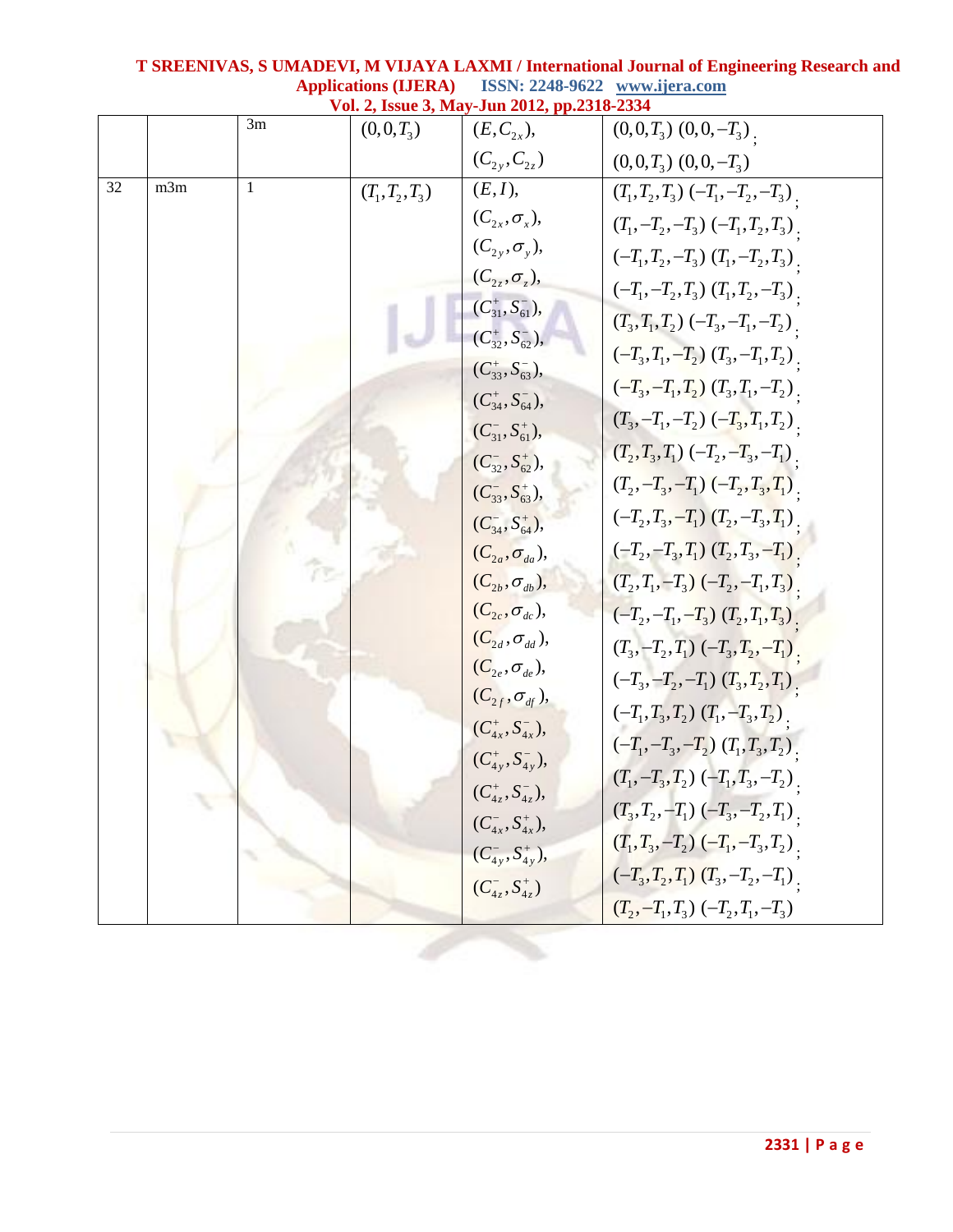| www.qua.com<br>Vol. 2, Issue 3, May-Jun 2012, pp.2318-2334 |                |                 |                                |                                     |
|------------------------------------------------------------|----------------|-----------------|--------------------------------|-------------------------------------|
|                                                            | $\overline{2}$ | $(0,0,T_3)$     | (E, I),                        | $(0,0,T_3)$ $(0,0,-T_3)$            |
|                                                            |                |                 | $(\sigma_x, C_{2x}),$          | $(0,0,T_3)$ $(0,0,-T_3)$            |
|                                                            |                |                 | $(\sigma_{da}, C_{2a}),$       | $(0,0,T_3)$ $(0,0,-T_3)$ .          |
|                                                            |                |                 | $(C_{4z}^+, S_{4z}^-),$        | $(0,0,T_3)$ $(0,0,-T_3)$ .          |
|                                                            |                |                 | $(C_{31}^+, S_{61}^-)$ ,       | $(T_3,0,0)$ $(-T_3,0,0)$            |
|                                                            |                |                 | $(S_{62}^-, C_{32}^+),$        | $(T_3,0,0)$ $(-T_3,0,0)$            |
|                                                            |                |                 | $(C_{2c}, \sigma_{dc})$ ,      | $(T_3,0,0)$ $(-T_3,0,0)$            |
|                                                            |                |                 | $(\sigma_{_{de}}, C_{_{2e}}),$ | $(T_3, 0, 0)$ $(-T_3, 0, 0)$        |
|                                                            |                |                 | $(C_{31}^-, S_{61}^+),$        | $(0, T_3, 0)$ $(0, -T_3, 0)$        |
|                                                            |                |                 | $(S_{62}^+, C_{32}^-),$        |                                     |
|                                                            |                |                 | $(C_{2d}, \sigma_{dd}),$       | $(0,T_3,0)$ $(0,-T_3,0)$            |
|                                                            |                |                 | $(\sigma_{_{df}}, C_{_{2f}})$  | $(0, T_3, 0)$ $(0, -T_3, 0)$ .      |
|                                                            | m              |                 | (E, I),                        | $(0, T_3, 0)$ $(0, -T_3, 0)$        |
|                                                            |                | $(T_1, T_2, 0)$ | $(C_{2x}, \sigma_x),$          | $(T_1, T_2, 0)$ $(-T_1, -T_2, 0)$   |
|                                                            | হি             |                 | $(C_{31}^+, S_{61}^-),$        | $(T_1, -T_2, 0)$ $(-T_1, T_2, 0)$ . |
|                                                            |                |                 | $(C_{32}^+, S_{62}^-),$        | $(0, T_1, T_2)$ $(0, -T_1, -T_2)$   |
|                                                            |                |                 | $(C_{31}^-, S_{61}^+),$        | $(0, T_1, -T_2)$ $(0, -T_1, T_2)$ . |
|                                                            |                |                 | $(C_{32}^-, S_{62}^+),$        | $(T_2, 0, T_1) (-T_2, 0, -T_1)$     |
|                                                            |                |                 | $(C_{2a}, \sigma_{da}),$       | $(T_2, 0, -T_1) (-T_2, 0, T_1)$ .   |
|                                                            |                |                 | $(C_{2c}, \sigma_{dc}),$       | $(T_2, T_1, 0) (-T_2, -T_1, 0)$     |
|                                                            |                |                 | $(C_{2d}, \sigma_{dd}),$       | $(0,-T_2,T_1)$ $(0,T_2,-T_1)$       |
|                                                            |                |                 | $(C_{2e}, \sigma_{de}),$       | $(-T_1, 0, T_2)$ $(T_1, 0, -T_2)$   |
|                                                            |                |                 | $(C_{2f}, \sigma_{df}),$       | $(0,-T_2,-T_1)$ $(0,T_2,T_1)$ .     |
|                                                            |                |                 | $(C_{4z}^+, S_{4z}^-)$         | $(-T_1, 0, -T_2)$ $(T_1, 0, T_2)$ . |
|                                                            |                |                 |                                | $(-T_2, T_1, 0)$ $(T_2, -T_1, 0)$ . |
|                                                            | mm2            | $(0,0,T_3)$     | $(E, C_{2x}),$                 | $(0,0,T_3)$ $(0,0,-T_3)$            |
|                                                            |                |                 | $(C_{4z}^+, C_{2a}),$          | $(0,0,T_3)$ $(0,0,-T_3)$            |
|                                                            |                |                 | $(C_{31}^+, C_{32}^+),$        | $(T_3,0,0)$ $(-T_3,0,0)$            |
|                                                            |                |                 | $(C_{2c}, C_{2e}),$            | $(T_3,0,0)$ $(-T_3,0,0)$            |
|                                                            |                |                 | $(C_{31}^-, C_{32}^-)$ ,       | $(0,T_3,0)$ $(0,-T_3,0)$ .          |
|                                                            |                |                 | $(C_{2d}, C_{2f})$             | $(0,T_3,0)$ $(0,-T_3,0)$            |
|                                                            |                |                 |                                |                                     |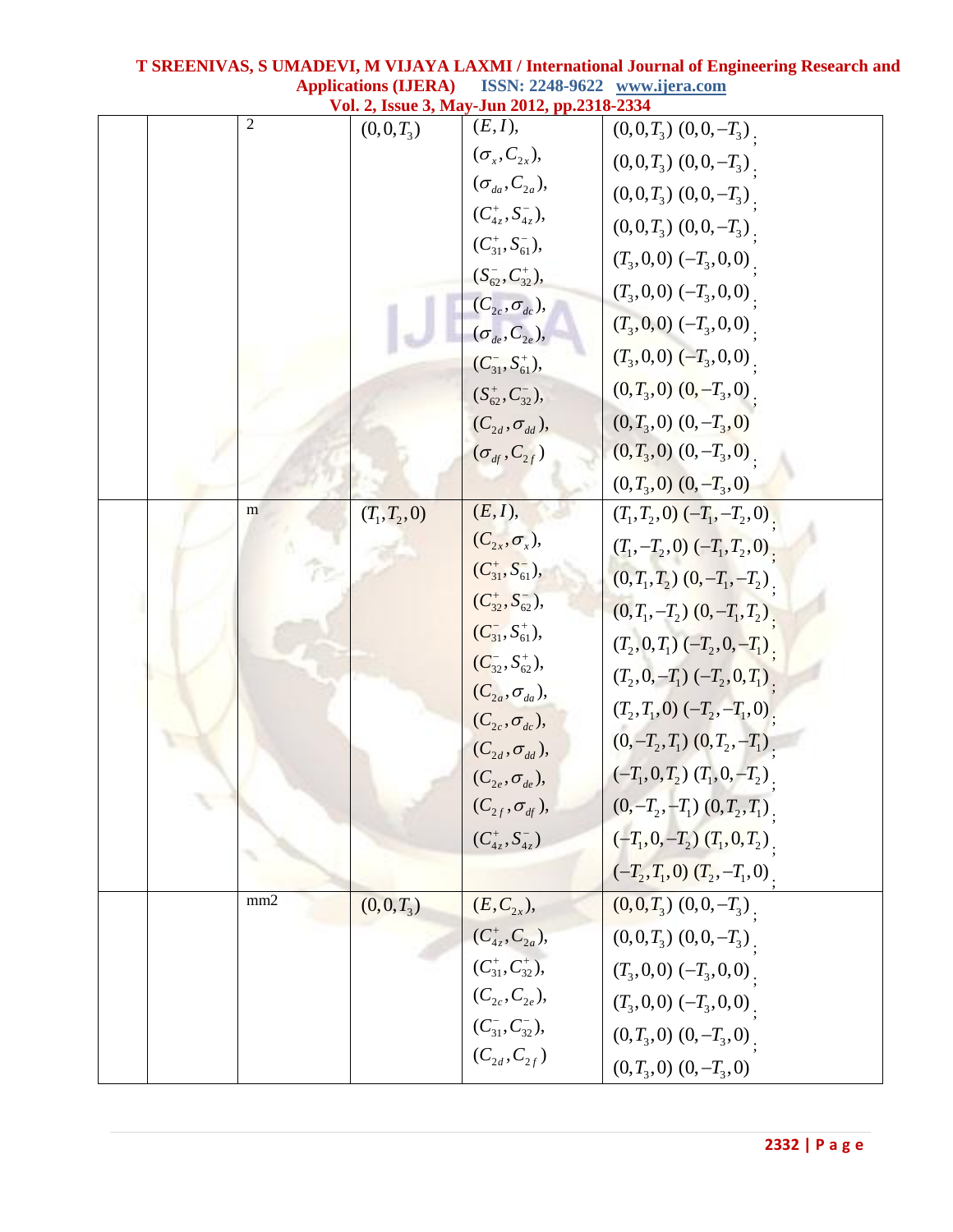| Vol. 2, Issue 3, May-Jun 2012, pp.2318-2334 |     |             |                          |                              |
|---------------------------------------------|-----|-------------|--------------------------|------------------------------|
|                                             | 4   | $(0,0,T_3)$ | (E, I),                  | $(0,0,T_3)$ $(0,0,-T_3)$     |
|                                             |     |             | $(C_{2x}, \sigma_x),$    | $(0,0,T_3)$ $(0,0,-T_3)$     |
|                                             |     |             | $(C_{31}^+, S_{61}^-)$ , | $(T_3,0,0)$ $(-T_3,0,0)$     |
|                                             |     |             | $(S_{62}^-, C_{32}^+),$  | $(T_3,0,0)$ $(-T_3,0,0)$     |
|                                             |     |             | $(C_{31}^-, S_{61}^+),$  | $(0,T_3,0)$ $(0,-T_3,0)$     |
|                                             |     |             | $(S^+_{62}, C^-_{32})$   | $(0,T_3,0)$ $(0,-T_3,0)$     |
|                                             | 4mm | $(0,0,T_3)$ | $(E, C_{2x}),$           | $(0,0,T_3)$ $(0,0,-T_3)$     |
|                                             |     |             | $(C_{31}^+, C_{32}^+),$  | $(T_3,0,0)$ $(-T_3,0,0)$     |
|                                             |     |             | $(C^-_{31}, C^-_{32})$   | $(0, T_3, 0)$ $(0, -T_3, 0)$ |
|                                             | 3   |             | (E, I),                  |                              |
|                                             |     | $(0,0,T_3)$ | $(\sigma_x, C_{2x}),$    | $(0,0,T_3)$ $(0,0,-T_3)$     |
|                                             |     |             |                          | $(0,0,T_3)$ $(0,0,-T_3)$     |
|                                             |     |             | $(\sigma_{y}, C_{2y}),$  | $(0,0,T_3)$ $(0,0,-T_3)$     |
|                                             |     |             | $(C_{2z}, \sigma_z),$    | $(0,0,T_3)$ $(0,0,-T_3)$     |
|                                             |     |             | $(C_{2a}, \sigma_{da}),$ | $(0,0,T_3)$ $(0,0,-T_3)$     |
|                                             |     |             | $(C_{2b}, \sigma_{db}),$ | $(0,0,T_3)$ $(0,0,-T_3)$ .   |
|                                             |     |             | $(C_{2c}, \sigma_{dc}),$ | $(T_3, 0, 0)$ $(-T_3, 0, 0)$ |
|                                             |     |             | $(C_{2d}, \sigma_{dd})$  | $(0,T_3,0)$ $(0,-T_3,0)$     |
|                                             | 3m  |             |                          |                              |
|                                             |     | $(0,0,T_3)$ | (E, I),                  | $(0,0,T_3)$ $(0,0,-T_3)$     |
|                                             |     |             | $(S_{62}^-, C_{32}^+),$  | $(T_3,0,0)$ $(-T_3,0,0)$     |
|                                             |     |             | $(S_{63}^-, C_{33}^+),$  | $(T_3,0,0)$ $(-T_3,0,0)$     |
|                                             |     |             | $(C_{34}^+, S_{64}^-)$   | $(T_3,0,0)$ $(-T_3,0,0)$     |

### **Conclusions:**

 In this paper, Ferrotoroidic domain pairs are calculated by using coset decomposition for **116 ferroic species**, taking 32 point groups as prototypic point group. As an example the ferroic species **4/mmm F m** is illustrated. This can be extended for calculating the domain pains for all 116 ferroic species, taking 32 point groups as prototypic point groups. And the results are given the **table 1.2.**

### **References:**

- 1. D. B. Litvin. (2008) "Feroic classifications extended to Ferrotoroidic Crystals". Acta Cryst.(2008). A64, 316-320.
- 2. Litvin, Daniel B. (2008). "Property Tensors and Ferrotoroidic Domains". Ferroelectrics, 376:1, 158-167.
- 3. H. Schmid. (2001). "On Ferrotoroidic and electrotoroidic, magnetotoroidic and piezotoroidic effects". Ferroelectrics, 252, 41-50.
- 4. A.A. Gorbasesvich, Yu8.V.Kopaev, and V.V.Tugushev, "Anomalous nonlineara effects aat phase transitions to ferroelectric and magnetoelectric states." Zh.Eksp.Teor. Fiz.85, 1107-1121( Sov.Phys.JETP 58, 643-651(1983).
- 5. N.A.Spaldin, M.Fiebig, M.Mostovoy.(2008). "The toroidic momen in condensed. Matter Physics and its Relation to the Magnetoelectric Effect". J.Phys. Condens. Maataeara 20, 434203.
- 6. V.Janovec.(1972). "Group analysis of domains and domain pairs". J. Phys. 22, 974-994.